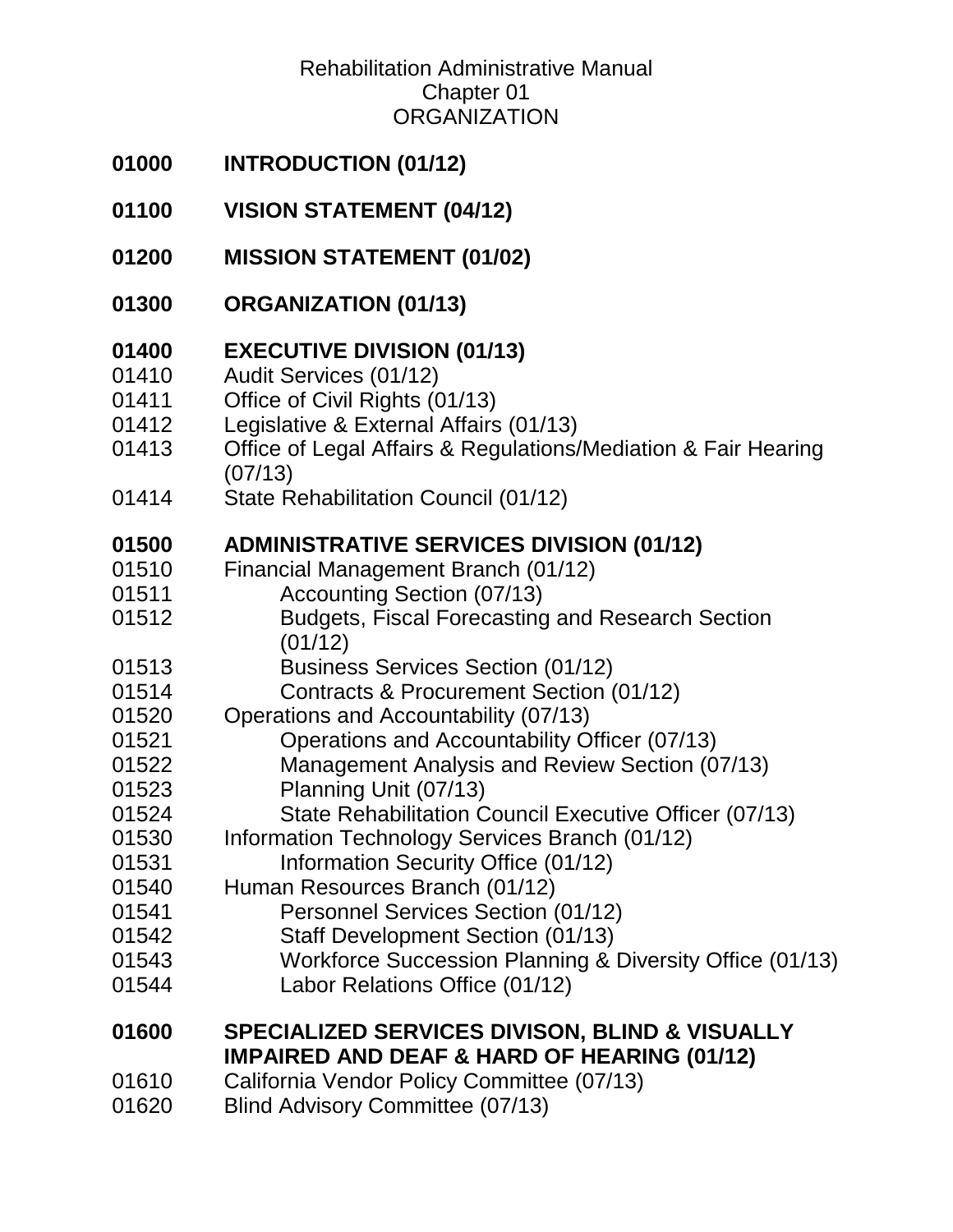- [Deaf & Hard of Hearing Advisory Committee \(07/13\)](#page-14-0)
- [Disability Advisory Committee \(07/13\)](#page-14-1)
- [Business Enterprises Program \(01/12\)](#page-14-2)
- [Orientation Center for the Blind \(01/12\)](#page-15-0)
- [Blind Field Services \(01/12\)](#page-15-1)
- [Deaf and Hard of Hearing Services \(01/12\)](#page-15-2)
- **INDEPENDENT LIVING & [COMMUNITY ACCESS DIVISION](#page-16-0)  [\(01/12\)](#page-16-0)**
- [Independent Living & Assistive Technology Section \(01/12\)](#page-16-1)
- [Disability Access Services \(01/12\)](#page-17-0)
- [California Committee on Employment of People with Disabilities](#page-17-1)  [\(01/13\)](#page-17-1)
- [Client Assistance Program \(01/12\)](#page-18-0)
- [Traumatic Brain Injury Program \(01/12\)](#page-18-1)

#### **[VOCATIONAL REHABILITATION EMPLOYMENT DIVISION](#page-19-0)  [\(01/12\)](#page-19-0)**

[Customer Service Unit \(01/13\)](#page-19-1)

#### **[VOCATIONAL REHABILITATION POLICY AND RESOURCES](#page-20-0)  [DIVISION \(01/12\)](#page-20-0)**

- [Collaborative Services/Workforce Development and Social](#page-20-1) [Security Programs \(01/12\)](#page-20-1)
- [Cooperative Programs and Transition Services \(01/12\)](#page-20-2) [Workforce Development \(01/12\)](#page-21-0)
- [Social Security Program \(01/12\)](#page-21-1)
- [Community Programs Support and Development Branch](#page-22-0)  [\(01/12\)](#page-22-0)
- [Centralized Services Unit \(01/12\)](#page-22-1)
- [Medical Services Unit \(01/12\)](#page-23-0)
- [Community Resources Development Unit \(01/12\)](#page-23-1)
- [Mobility Evaluation Program \(04/13\)](#page-24-0)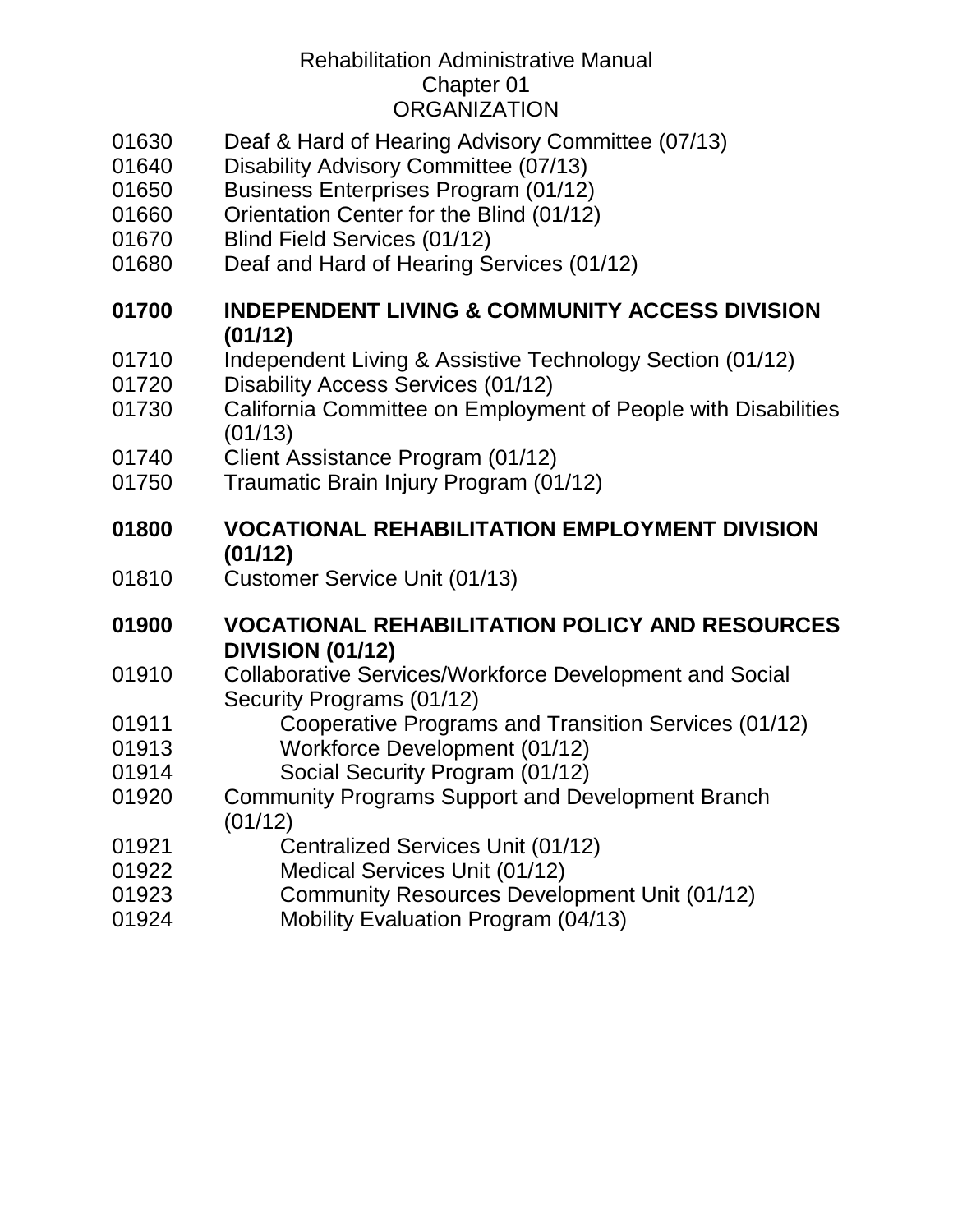## <span id="page-2-0"></span>**01000 INTRODUCTION (01/12)**

The California Department of Rehabilitation was established on October 1, 1963, in accordance with Chapter 1747, Statutes of 1963. The Department is a part of the California Health and Human Services Agency. The functions and responsibilities of the Department are contained in Sections 19000 - 19855 of the Welfare and Institutions Code.

#### <span id="page-2-1"></span>**01100 VISION STATEMENT (04/12)**

Employment, Independence, and Equality for all Californians with **Disabilities** 

### <span id="page-2-2"></span>**01200 MISSION STATEMENT (01/02)**

The California Department of Rehabilitation works in partnership with consumers and other stakeholders to provide services and advocacy resulting in employment, independent living and equality for individuals with disabilities.

### <span id="page-2-3"></span>**01300 ORGANIZATION (01/13)**

The Department is organized into an Executive Division, Administrative Services Division, Specialized Services Division, Blind & Visually Impaired and Deaf & Hard of Hearing, Independent Living and Community Access Division, Vocational Rehabilitation Employment Division and Vocational Rehabilitation Policy and Resources Division. A copy of the Department's Organization Chart can be accessed from the InDOR Intranet homepage.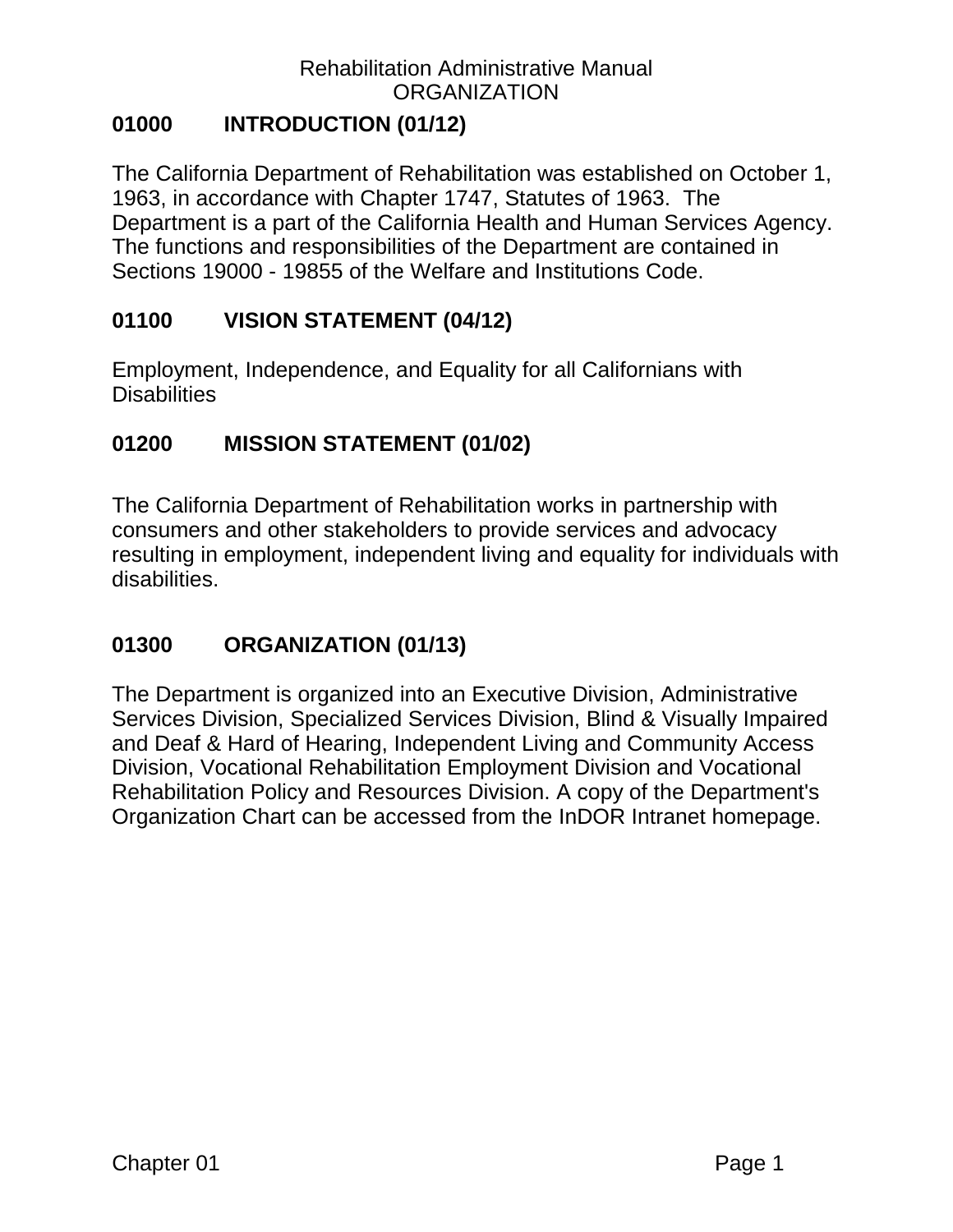### <span id="page-3-0"></span>**01400 EXECUTIVE DIVISION (01/13)**

The Executive Division consists of the Director, Chief Deputy Director and Executive Offices including: Audit Services, Office of Civil Rights, Legislative and External Affairs, Office of Legal Affairs and Regulations/Mediation and Fair Hearing, and the State Rehabilitation Council.

# <span id="page-3-1"></span>**01410 Audit Services (01/12)**

Audit Services provides an independent, objective appraisal function designed to add value and contribute to the overall success of the Department's programs and operations by evaluating its activities in the areas of management and fiscal accountability, risk mitigation, adequacy of controls, operational processes, and compliance measures.

Audit Services conducts audits, reviews, and investigations as mandated by federal or state law, the State Administrative Manual, or as directed by the Department's executive management in accordance with an audit plan. Audit Services also provide consulting services to the Department's staff and community partners through activities such as reviews of draft policies and procedures; technical assistance on fiscal monitoring and administrative controls; guidance on program service delivery; and recordkeeping requirements.

Audit Services enhances the Department's ability to meet its mission and goals by promoting operational efficiency and effectiveness, fiscal oversight, and compliance with prescribed federal and state laws, regulations, and policies.

# <span id="page-3-2"></span>**01411 Office of Civil Rights (01/13)**

The Office of Civil Rights (OCR) administers four programs for the Department which are: The Equal Employment Opportunity Program; the Reasonable Accommodation Program; the Bilingual Services Program; and the Consumer Discrimination Complaint Process. Through the administration of these programs the OCR ensures that the Department has nondiscriminatory policies and practices and provides Equal Employment Opportunities to all job applicants and employees; the provision of Reasonable Accommodations to job applicants and employees; effective communication with the limited English speaking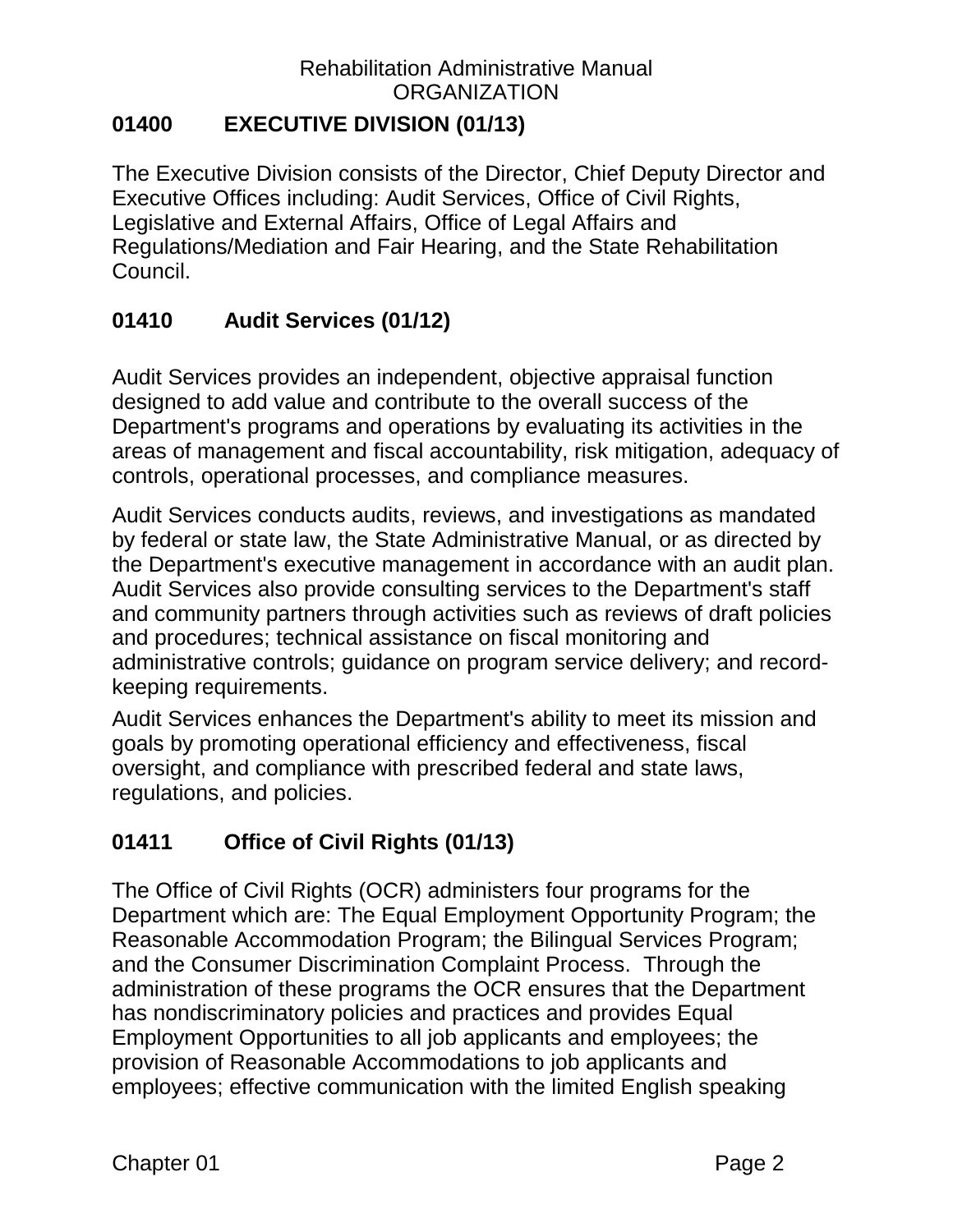public served by the Department; and Discrimination Complaint resolution to clients/consumers of the Department.

## <span id="page-4-0"></span>**01412 Legislative & External Affairs (01/13)**

Legislative & External Affairs (LEA) is the Department's liaison to the Legislature and manages the Department's legislative program. It represents the Department before the Legislature and in meetings with other Departments and various community groups regarding legislative issues. . LEA tracks state and federal legislation and makes recommendations to Health and Human Services Agency and the Governor's Office to support or oppose bills impacting the Department's programs and consumers.

LEA, through its Public Affairs Office, manages official departmental external and internal communications including: press releases, speeches, editorials, and articles. LEA uses a variety of print material and multimedia presentations to effectively communicate with people with disabilities and stakeholders. Activities include developing and hosting events, creating brochures, managing the website and social networking venues, advertising, and procuring all promotional materials. LEA provides the official response to inquiries from the public and the media, striving to develop and maintain productive working relationships both locally and statewide. Additionally, LEA provides stakeholders with relevant departmental information in order to solicit input on major programmatic developments and policy changes. By facilitating stakeholder involvement with the Department, LEA enhances the Department's relationships with a variety of community, business, and nonprofit organizations, as well as government leaders and other agencies. Internally, LEA uses a variety of tools to educate and inform the Department's staff about program goals and activities, encouraging programmatic engagement and communication among all levels of the organization.

### <span id="page-4-1"></span>**01413 Office of Legal Affairs & Regulations/Mediation & Fair Hearing (07/13)**

The primary responsibility of the Office of Legal Affairs and Regulations is to provide legal advice to the Department, its Director, Chief Deputy Director, management, and employees on matters related to the operations of the Department. Legal Affairs assists managers and supervisors in taking legal action for the safety of Department employees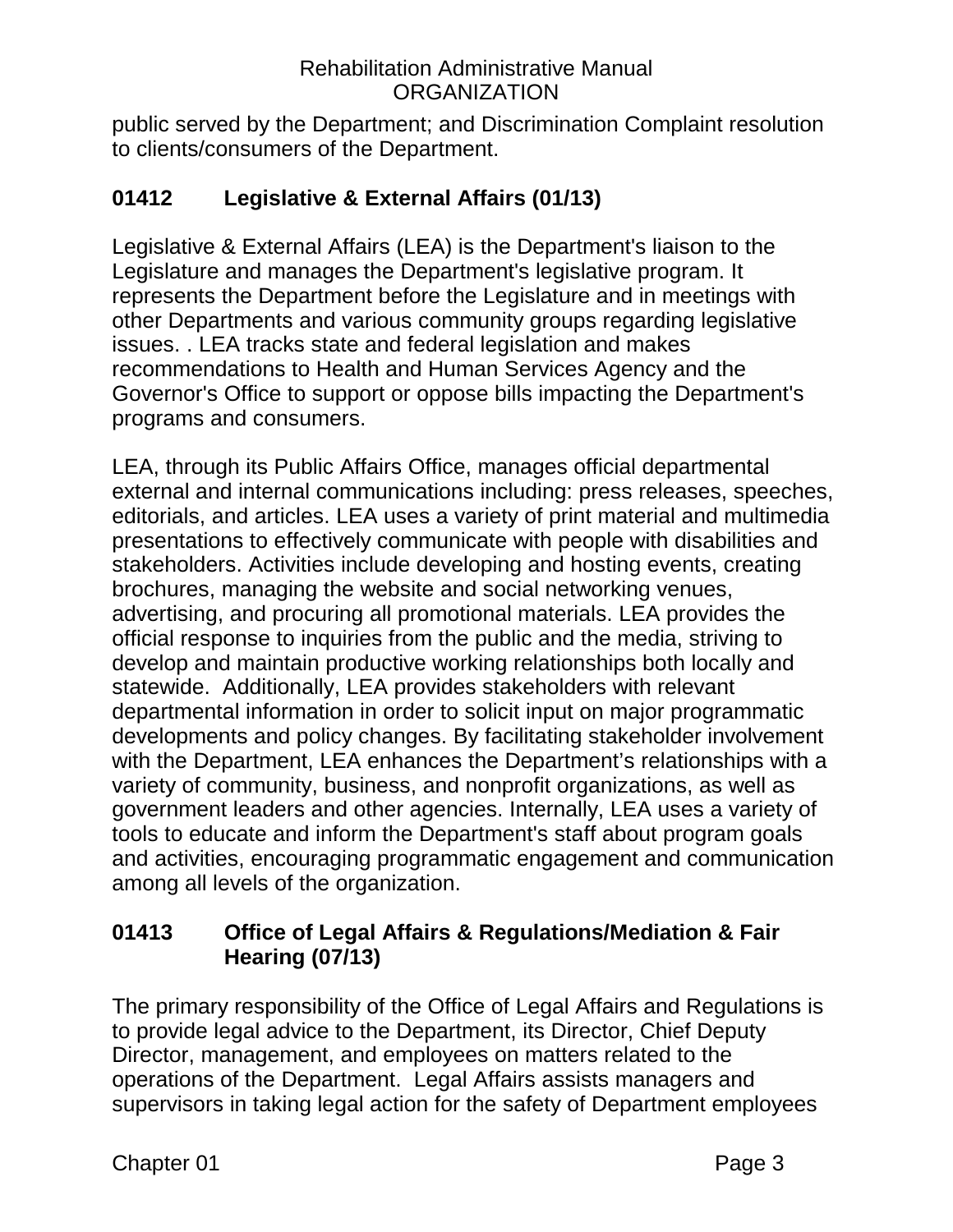through administrative action and restraining orders. Legal Affairs provides formal written advice in response to requests submitted through management and verbal advice regarding the interpretation of applicable laws and regulations. Legal Affairs also assists in the drafting and review of legislation, regulations, correspondence for public record act requests and case-related matters, adverse and other personnel actions. It represents the Department in federal arbitration, administrative hearings before the State Personnel Board and the Office of Administrative Hearings and matters involving other governmental agencies. Legal Affairs also reviews and processes subpoenas for Department records that are received by other divisions or offices. An appeals Analyst within Legal Affairs assists applicants and consumers in appealing Department decisions with which they disagree. The Analyst communicates directly with consumers, provides information about the appeals process, discusses options available to resolve issues and provides forms necessary to request mediation and/or fair hearing before an impartial hearing officer. Legal Affairs monitors and provides support to the Attorney General's Office in litigation involving the Department and the employees of the Department where related to the operations of the Department. Legal Affairs will also assist with any matter in which an attorney has contacted a Department employee or manager.

## <span id="page-5-0"></span>**01414 State Rehabilitation Council (01/12)**

The State Rehabilitation Council (SRC), in partnership with the Department, assures that all Californians with disabilities are represented, informed and empowered; receive necessary, sufficient and timely individualized services; and that these services are excellent and lead to meaningful employment. The SRC consists of a diverse membership, who are interested in and representative of Californians with disabilities. The SRC works in partnership with the Department to review evaluate and advise the Department regarding its specific and overall performance and effectiveness. The SRC also works in partnership with the Department to develop, agree to, and review state goals and priorities.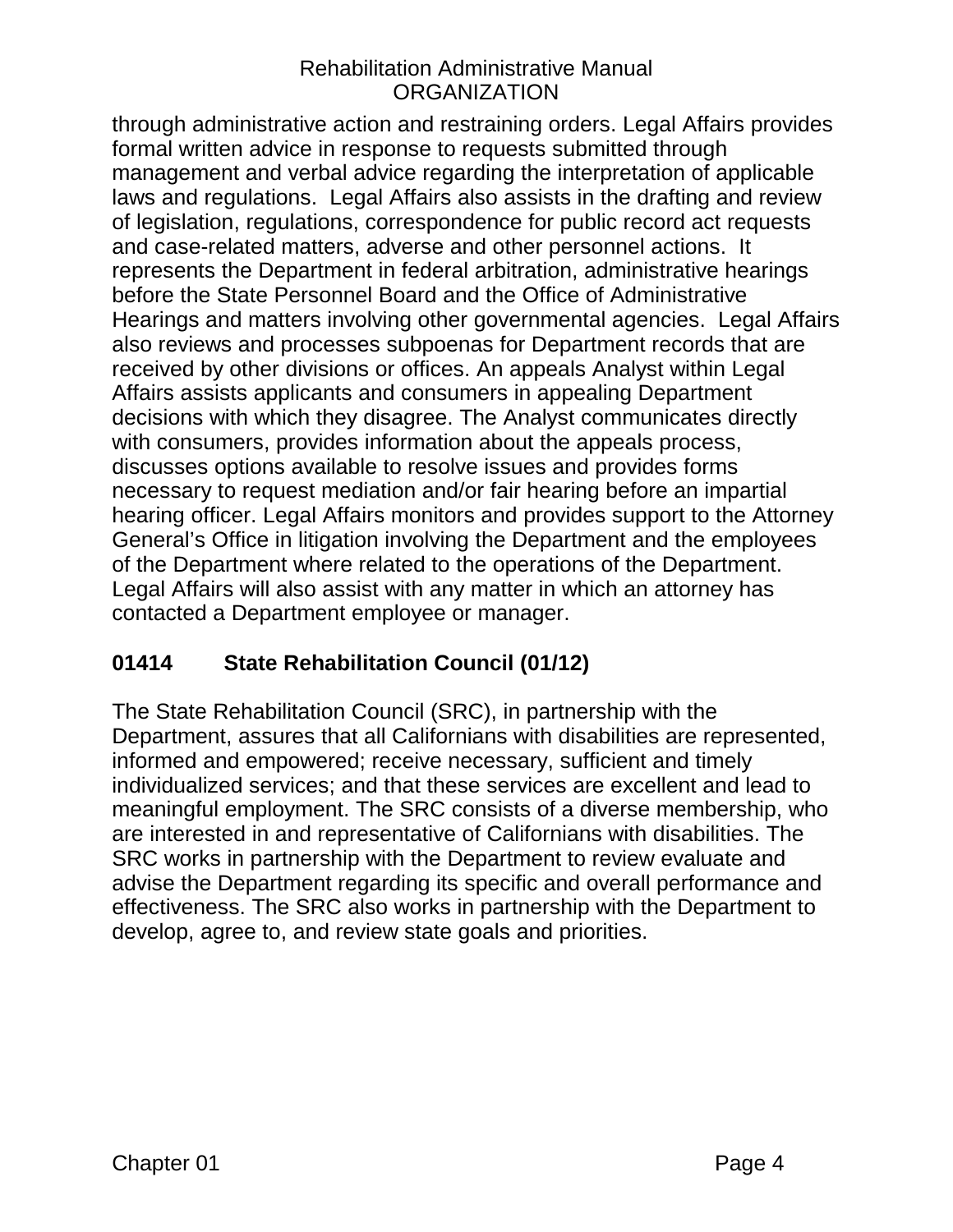## <span id="page-6-0"></span>**01500 ADMINISTRATIVE SERVICES DIVISION (01/12)**

The Administrative Services Division consists of a Deputy Director and four administrative branches/offices: Financial Management Branch, Operations and Accountability Office, Information Technology Services Branch and Human Resources Branch.

## <span id="page-6-1"></span>**01510 Financial Management Branch (01/12)**

The Financial Management Branch (FMB) comprises the following administrative sections: Accounting Services, Budgets/Fiscal Forecasting and Research, Business Services, and the Contracts and Procurement Sections. The branch is responsible for providing a wide array of fiscal and business related services that are critical to the support of the Department's employees, programs, service providers, and consumers.

### <span id="page-6-2"></span>01511 Accounting Section (07/13)

The Accounting Section maintains the overall expenditure control and accountability of the Department's budget. Accounting Services' functions are categorized into three main sections: the Accounts Payable Unit, the Revolving Fund/Employee Services Unit and the Financial/Fund Accounting Unit.

The Accounts Payable Unit is responsible for auditing and processing all invoices for the Department in accordance with California state and federal rules and regulations. This includes purchase orders, service orders, direct transfer, contract and Cal-Card invoices for consumer and administrative expenditures.

The Revolving Fund/Employee Services Unit is responsible for maintaining the Department's travel program including travel and training expense claim processing; issuing travel/training/salary advances; payroll distribution; maintaining the imprest cash and AMEX accounts/cards; and revolving fund accountability.

The Financial/Fund Accounting Unit is responsible for maintaining the financial records of the Department including California state and federal reporting, cash management, certified expenditure match, cash match, accounts receivable, and the Business Enterprises Program. This unit is also responsible for encumbering contracts and working with budget and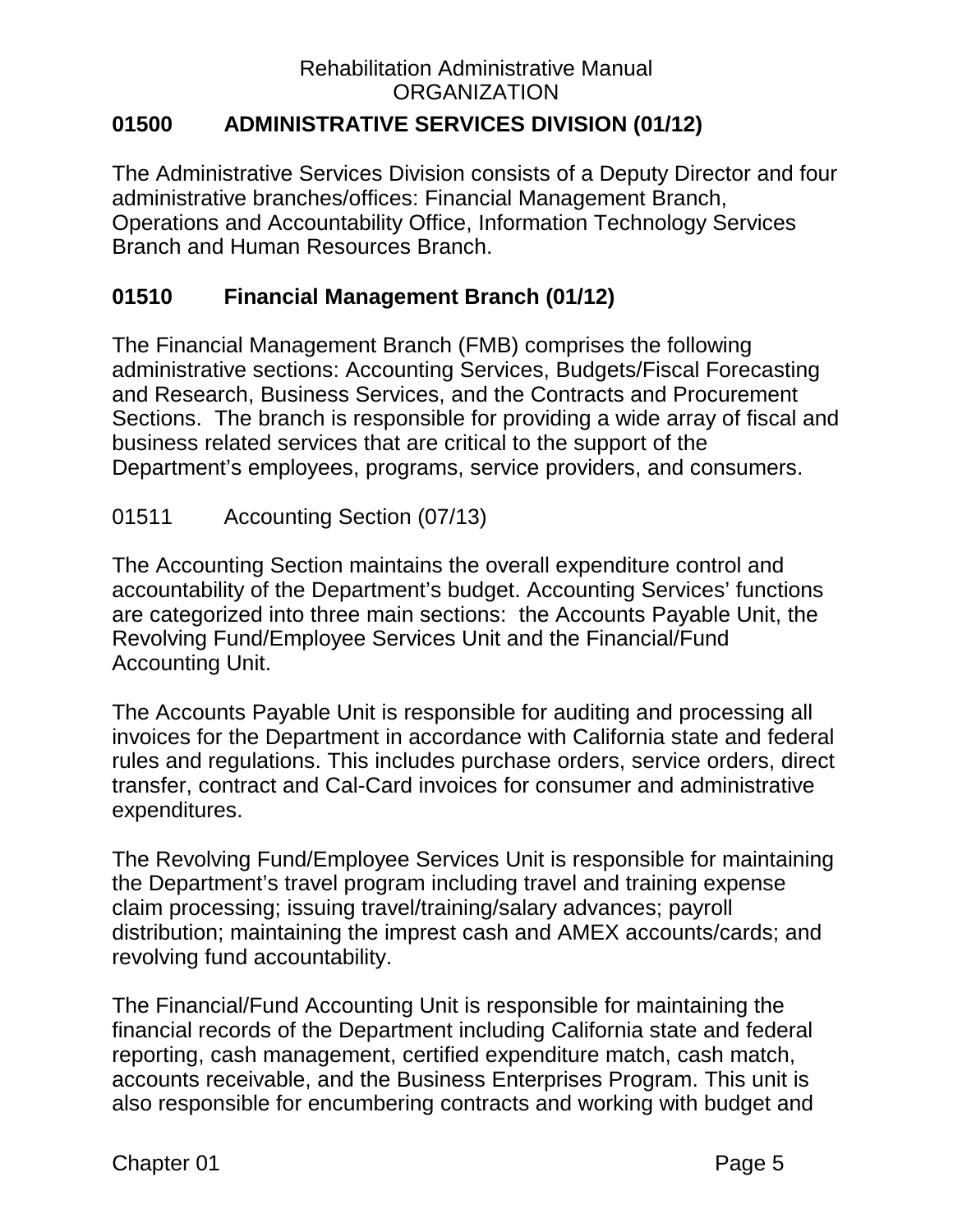program staff on establishing organization codes, account codes, expenditure/object codes and fund sources for California state, federal and program tracking purposes.

#### <span id="page-7-0"></span>01512 Budgets, Fiscal Forecasting and Research Section (01/12)

Budgets, Fiscal Forecasting and Research section staff work with the Department's program and administrative staff to evaluate annual needs and prepare a spending plan for the Department on behalf of the Governor. With the assistance of the Budget Officer, the Department's Executive management presents and explains the annual budget request to the Legislature. Throughout the fiscal year, the Budget Office staff monitors appropriation authority and expenditures and provides this information to Executive management and Department staff. In addition to its budget responsibilities, the Fiscal Forecasting and Research Unit staff examine fiscal trends and forecast program budgetary needs. The Unit provides research studies, planning coordination, evaluation, statistical information, reports and analyses of the Department's performance. It provides trends and projection information and complies with the guidelines of the Department, the State of California, and the Federal Government concerning consumer data collection.

### <span id="page-7-1"></span>01513 Business Services Section (01/12)

The Business Services Section provides statewide support services to all the Department's programs. Business Services has statewide responsibilities which include: Facility Management, Property/Equipment Inventory Management, Printing Services, Mass Reproduction and Mailing, Postage Meter Contracts, Records and Forms Management, Health and Safety, Continuity of Operations/Continuity of Government (COOP-COG), Merit Award Program, Vehicles, Administrative Directives and Manuals, Copier Purchasing, Central Office Building Maintenance, Braille Services, Delegation of Approval Signatures and the Recycling Program.

#### <span id="page-7-2"></span>01514 Contracts & Procurement Section (01/12)

The Contracts and Procurement Section provides statewide support services to all the Department's programs. The Section is comprised of two major functions: the Contracts Unit and the Procurement Unit.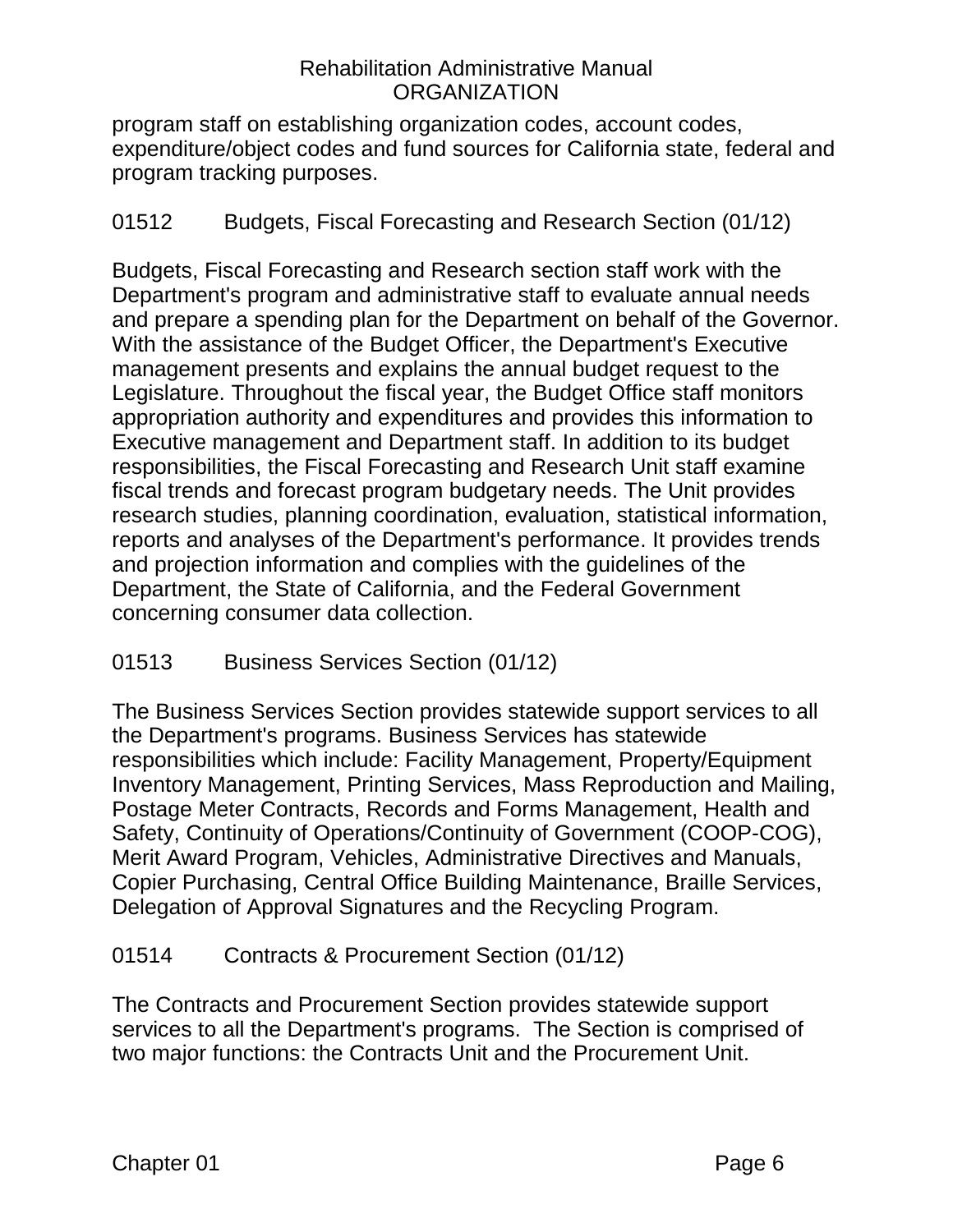The Contracts Unit prepares and processes approximately 1,800 contracts/grant agreements, researches state/federal contract administrative policies and provides consultation to programs and state contractors and prepares administrative guidelines/procedures and ensures compliance with state/federal policies and regulations.

The Procurement Unit provides statewide support to the Department's offices that provide services to over 100,000 Californians with disabilities annually. The Procurement Section prepares and initiates purchasing requests for programs and administrative functions, provides guidance and training to Department employees to ensure compliance with state/federal guidelines and regulations, initiates Reasonable Accommodation purchases of AT goods and services for the Department's employees, assists with statewide coordination for the Consumer Vehicle Modification Program and management of the Department's CAL-Card program.

# <span id="page-8-0"></span>**01520 Operations and Accountability (07/13)**

The Operations and Accountability (O&A) office includes the O&A Officer, Management Analysis and Review Section, Planning Unit, and State Rehabilitation Council (SRC) Executive Officer. O&A assists the Department with long-range planning, research, and performance management, develops standards and performance metrics for program evaluation and quality assurance, and manages or oversees critical interand cross-divisional initiatives and departmental projects/activities that promote innovation and cost-saving efficiencies. O&A also provides reporting, surveying, technical assistance, and support for the SRC.

### <span id="page-8-1"></span>01521 Operations and Accountability Officer (07/13)

The Operations and Accountability Officer (O&A Officer) provides highlevel policy development, oversight, leadership, and monitoring of Department initiatives, projects, and activities. The O&A Officer oversees and/or monitors the development or submission of the Department's required reports to the Rehabilitation Services Administration to ensure compliance with federal regulations; promotes the strategic directions with all stakeholders on an ongoing basis; oversees and advises on associated policy for the Department's strategic planning and implementation activities; oversees the coordination of external audits, responses, and preparation of corrective action plans; serves as the liaison between the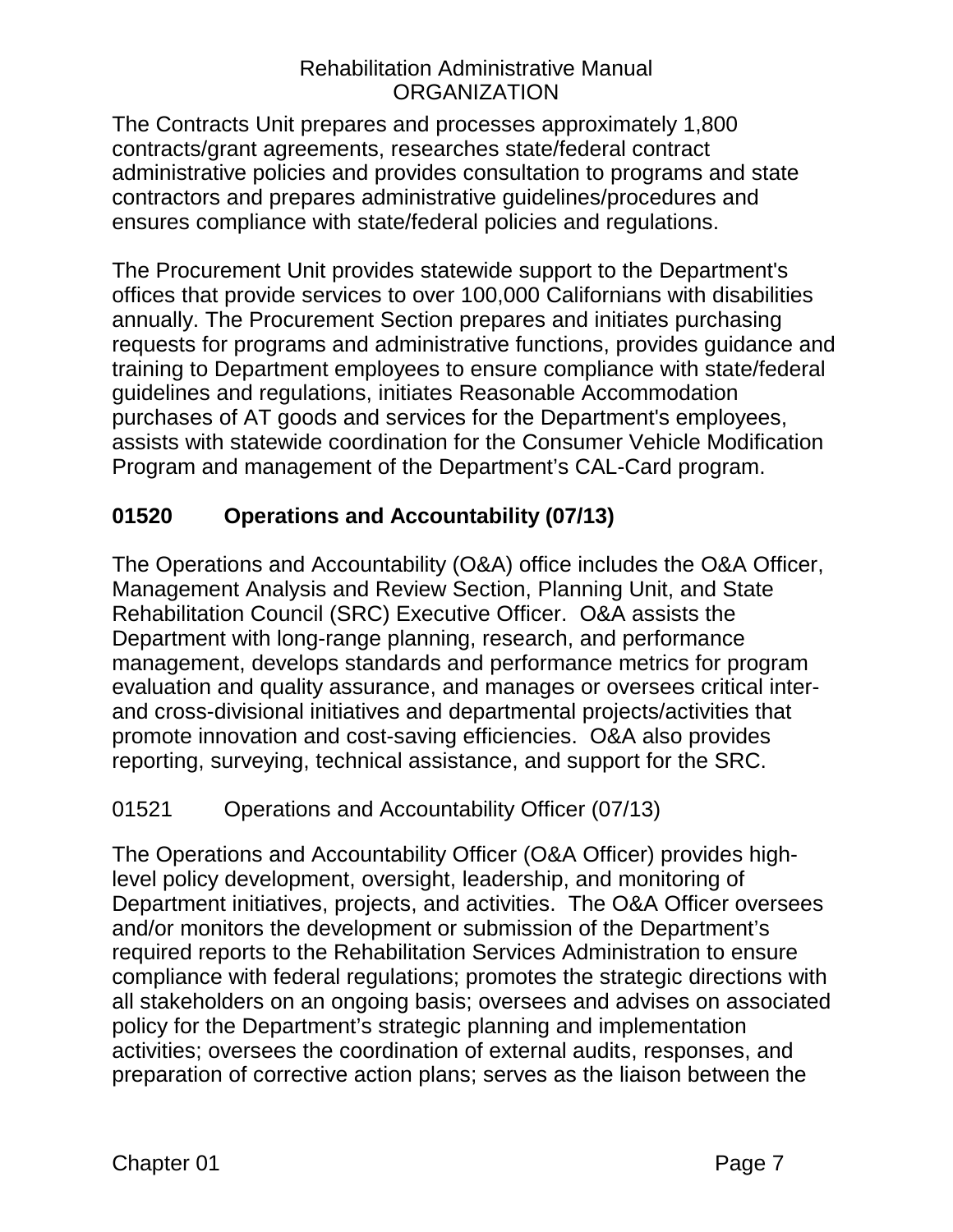Department and the Rehabilitation Services Administration; and oversees the development and implementation of major cross-divisional projects.

### <span id="page-9-0"></span>01522 Management Analysis and Review Section (07/13)

The Management Analysis and Review Section (Section) coordinates or performs operational reviews and management analysis assignments to assess the effectiveness and accountability of departmental operations. Section activities include conducting management analysis and reviews of the Department's performance, quality, compliance, and effectiveness of operations and internal management controls; advising management on and coordinating responses to, and compiling corrective action plans for, audits or reviews issued by external entities and Audit Services; and tracking and validating corrective action plans to ensure actions have been taken and findings/risks have been resolved. Also, the Section manages or oversees critical inter- and cross-divisional initiatives and departmental activities, and provides technical assistance, information, and guidance on risks, policies, and procedures which assists the Department to operate effectively and efficiently in support of its mission and goals.

## <span id="page-9-1"></span>01523 Planning Unit (07/13)

The Planning Unit conducts a variety of long-range planning and research activities and program analysis including preparing and monitoring the State Plan for Vocational Rehabilitation and State Plan Supplement for the Supported Employment Services Programs; providing quarterly updates on the State Plan and staff support to the SRC; conducting public meetings/hearings; conducting and reporting on the triennial Comprehensive Statewide Needs Assessment; facilitating and reporting on Strategic Planning activities; researching, coordinating, and responding to external inquiries on departmental programs; conducting and reporting on the triennial Organizational Climate Survey; providing consultation and guidance to Department sections on planning activities; and providing support, tracking, and/or oversight of Department issue memos or activities on inter- and cross-divisional policy initiatives or projects.

#### <span id="page-9-2"></span>01524 State Rehabilitation Council Executive Officer (07/13)

The State Rehabilitation Council Executive Officer provides support for the State Rehabilitation Council (SRC) to complete its tasks and responsibilities as mandated by Title I of the Rehabilitation Act. SRC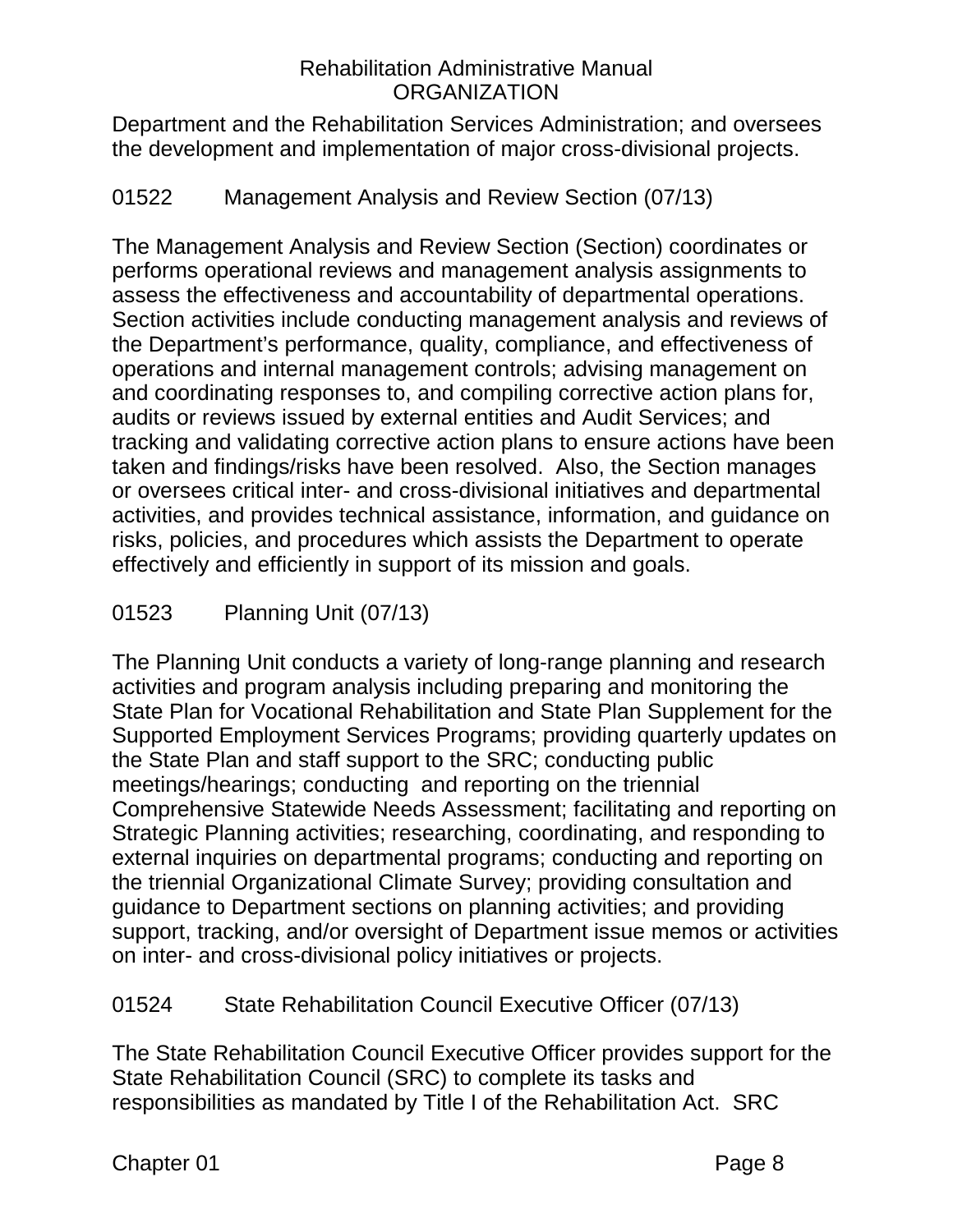Executive Officer activities include technical and programmatic assistance on SRC projects and activities; administrative and logistical support; preparation, analysis and distribution of materials, information, and agendas; and functioning as a liaison between the Department and the SRC.

## <span id="page-10-0"></span>**01530 Information Technology Services Branch (01/12)**

The Information Technology Services Branch (ITSB) is responsible for setting the vision and developing strategies in the area of information technology and accessibility. The ITSB anticipates, plans, and installs technology to support the Department's administrative and service delivery functions.

Specifically, the Information Technology Services Branch includes these functional components: Oversight of technology procurement; Customer Service Support, including Help Desk and PC Support; Privacy and Information Security; Database Administration; Web Application Development and Web Support; Network Administration; Programming and Analysis and Application Development; Assistive Technology Support and; Telecommunications.

### <span id="page-10-1"></span>01531 Information Security Office (01/12)

The Information Security Office (ISO) is responsible for managing the Department's information security program, educating employees about their information security and privacy protection responsibilities, managing threats and incidents impacting Department information assets (resources), and working in partnership with employees to protect the privacy (confidentiality) of information pertaining to the Department's consumers, providers, employees, and other individuals.

## <span id="page-10-2"></span>**01540 Human Resources Branch (01/12)**

The Human Resources Branch consists of the Personnel Services Section, Staff Development Section, Workforce Succession Planning & Diversity Office and the Labor Relations Office. The branch is responsible for providing a wide array of human resources related services that are critical to the support of Department employees.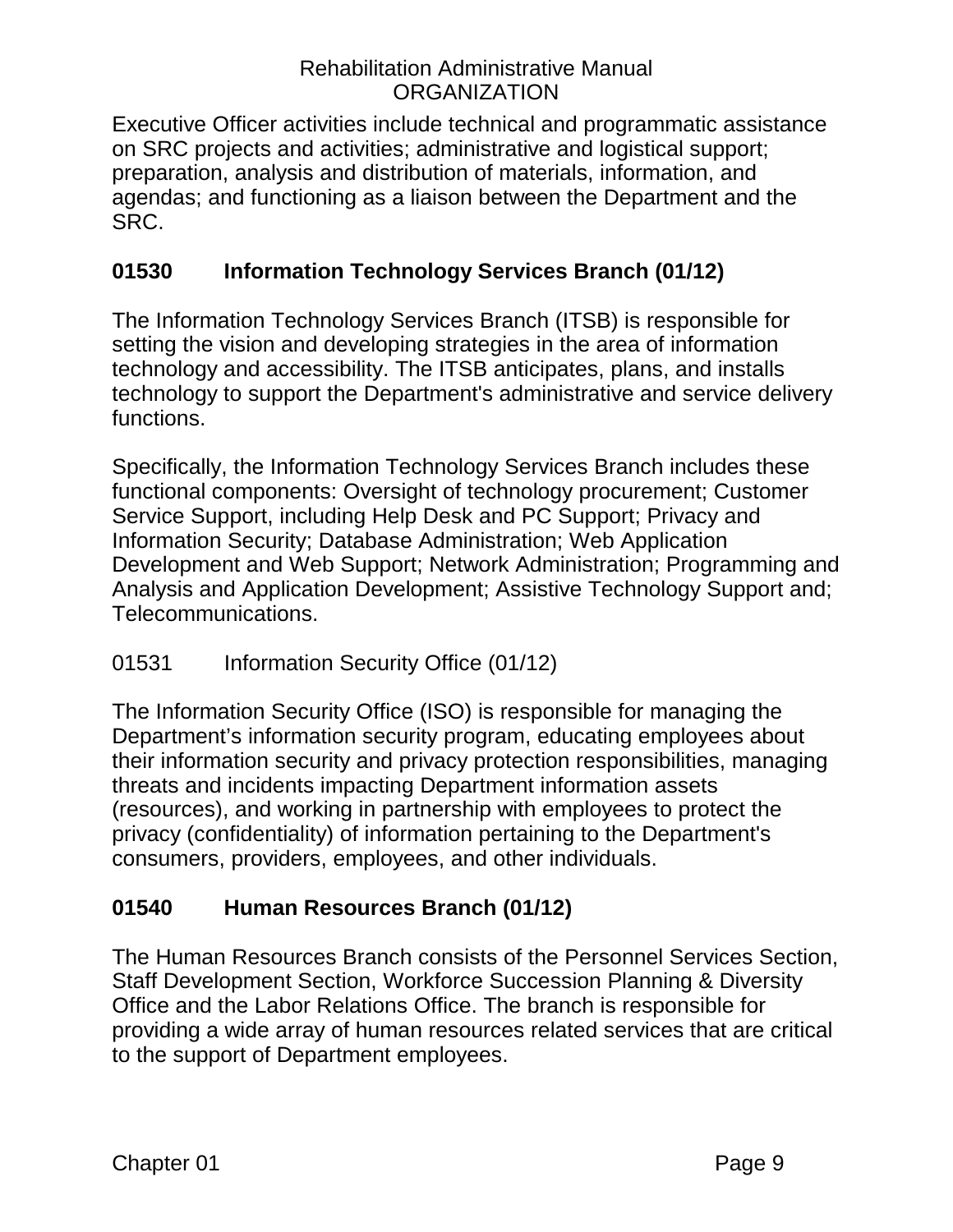#### <span id="page-11-0"></span>01541 Personnel Services Section (01/12)

The Personnel Services Section is responsible for maintaining a classification and pay structure that is responsive to the Department's needs, providing eligible lists from which candidates may be selected to fill vacant positions or be promoted, issuing pay checks to all employees, providing consultation to supervisors on the progressive discipline process, providing information to employees about their benefits, and administering the Department's workers' compensation program.

### <span id="page-11-1"></span>01542 Staff Development Section (01/13)

The Staff Development Section (SDS) collaborates with internal and external partners to ensure all staff receives appropriate training. SDS develops in-service training in partnership with Subject Matter Experts (SMEs), monitors out-service training and maintains in-service and outservice training records for Department staff. SDS also develops policies and procedures to support training for Department staff.

#### <span id="page-11-2"></span>01543 Workforce Succession Planning & Diversity Office (01/13)

The Workforce Succession Planning and Diversity (WSPD) Office is responsible for the development, coordination and implementation of a statewide diversity outreach, succession and workforce planning program. WSPD collaborates with Executive and Senior Management, Human Resources, Staff Development, Planning Unit, Legal, Civil Rights, and field staff, to develop Department policy to establish, implement, and monitor strategies designed to meet the Department's goals of improving vocational rehabilitation services to identified unserved and underserved communities and to recruit and retain a workforce with the necessary language and cultural skills to enable the Department to serve all Californians with disabilities.

### <span id="page-11-3"></span>01544 Labor Relations Office (01/12)

The Labor Relations Office consists of a Labor Relations Officer who serves as the Department's liaison to the California Department of Human Resources on labor relations matters; represents the Department during collective bargaining; reviews all grievances and complaints at the second level for the Director; conducts investigations, researches and prepares recommendations to the Director; serves as liaison to bargaining units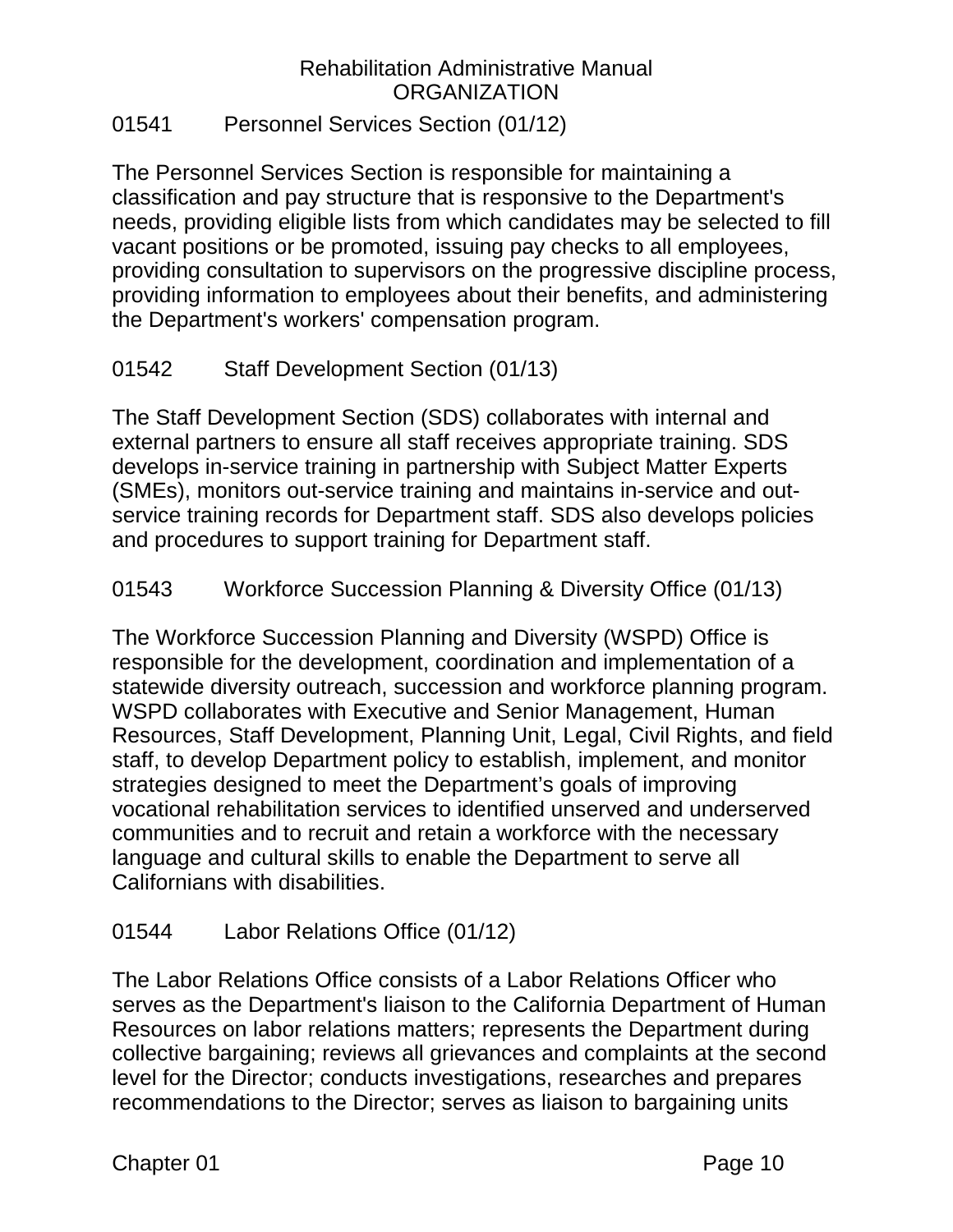(unions); reviews policies; is the Department's consultant for administration, managers and supervisors on labor relations issues; reviews incompatible activities, conflicts in interest and the serves as the Filing Officer for the Statement of Economic Interest filings (Form 700); and reviews and advises management on nepotism policy.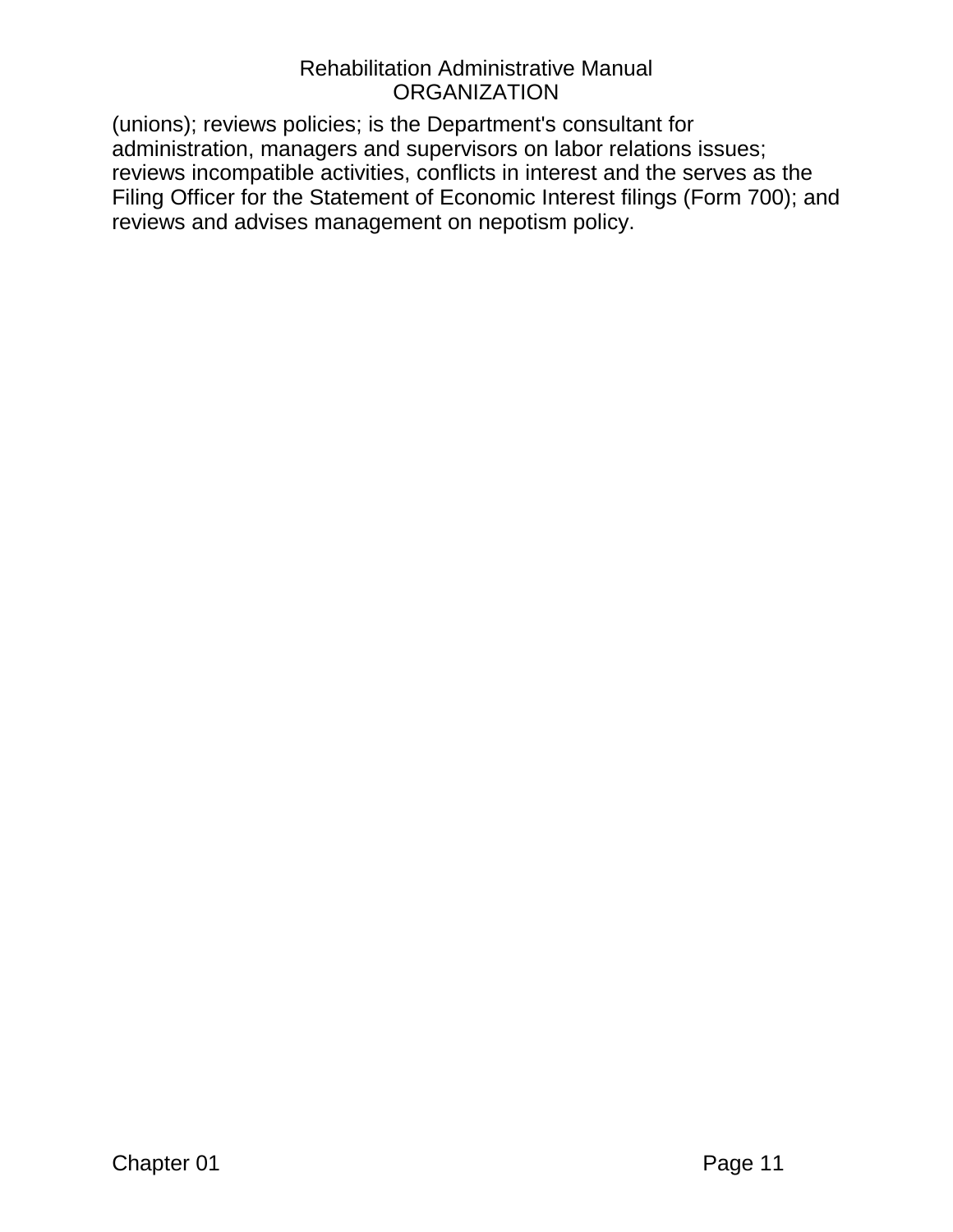#### <span id="page-13-0"></span>**01600 SPECIALIZED SERVICES DIVISON, BLIND & VISUALLY IMPAIRED AND DEAF & HARD OF HEARING (01/12)**

The Specialized Services, Blind & Visually Impaired and Deaf & Hard of Hearing Division consists of a Deputy Director and includes: California Vendors Policy Committee, Blind Advisory Committee, Deaf & Hard of Hearing Advisory Committee, Disability Advisory Committee, Business Enterprises Program, Orientation Center for the Blind, Blind Field Services, Services to the Blind/Visually Impaired, and Deaf & Hard of Hearing Services. The purpose of the division is to assist persons who are blind and visually impaired and deaf and hard of hearing in gaining competitive employment; enlarge economic opportunities for persons who are blind or visually impaired and deaf and hard of hearing and enhance the independence and self-sufficiency of blind and visually impaired and deaf and hard-of-hearing persons.

## <span id="page-13-1"></span>**01610 California Vendor Policy Committee (07/13)**

The California Vendors Policy Committee (CVPC) is the biennially elected committee of blind vendors fully representative of all blind vendors in the Business Enterprises Program. Some of the committee's responsibilities are to participate in major administrative decisions, and policy and program development; receive and transmit grievances of vendors and assist such vendors at their request; participate in the development and administration of a transfer and promotion system for vendors; participate in developing training and retraining programs and sponsor meetings and instructional conferences for vendors.

## <span id="page-13-2"></span>**01620 Blind Advisory Committee (07/13)**

The Blind Advisory Committee (BAC) provides advice to the Department on means to increase competitive employment, enlarge economic opportunities, enhance independence and self-sufficiency, and in methods of improving services for persons who are blind or visually impaired. The BAC represents the wide and diverse interests of blind and visually impaired rehabilitation consumer constituencies. BAC Members are either blind or visually impaired and/or have experience in providing services to individuals with vision loss.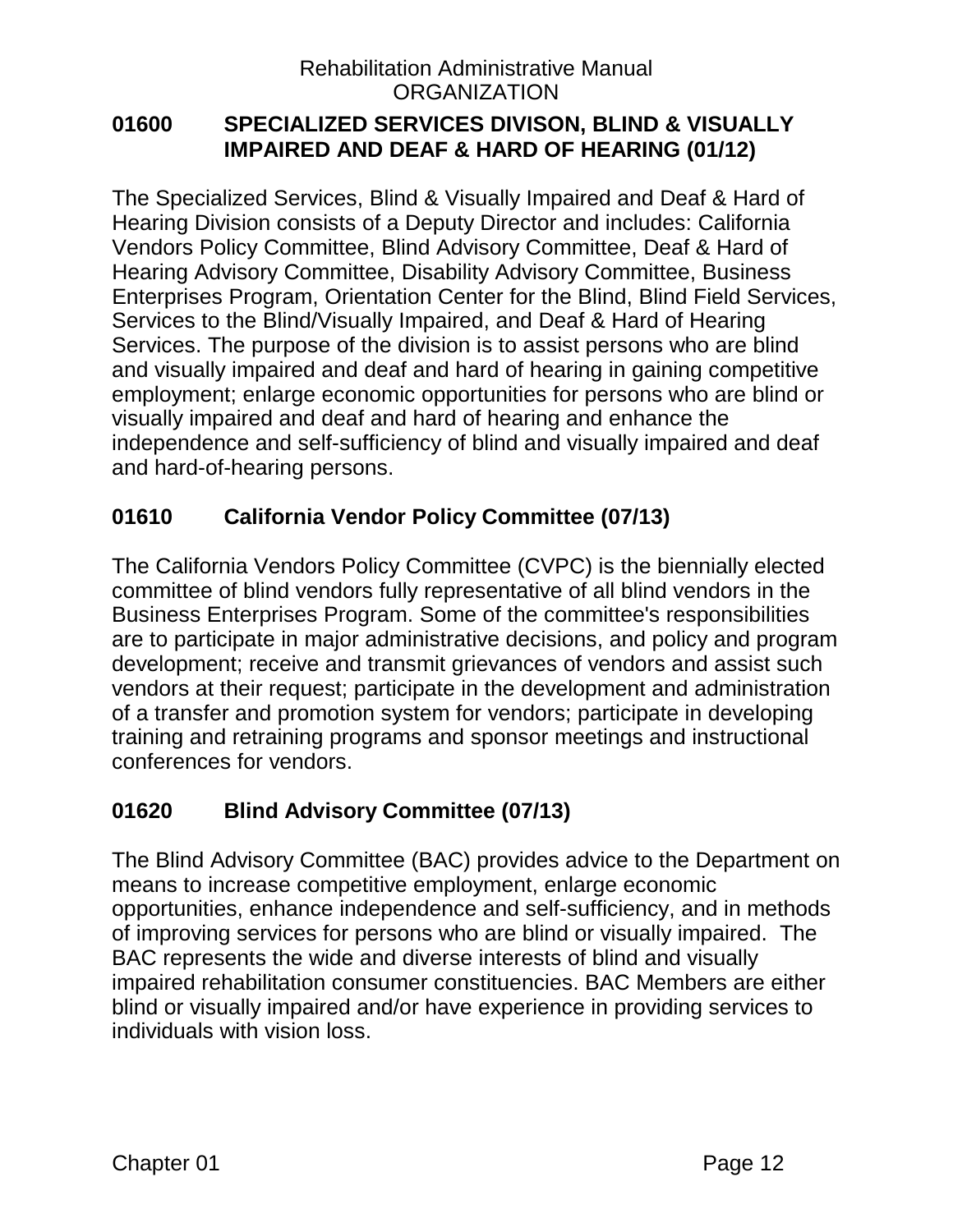### <span id="page-14-0"></span>**01630 Deaf & Hard of Hearing Advisory Committee (07/13)**

The Deaf & Hard of Hearing Advisory Committee (DHHAC) provides advice to the Department on the means to increase competitive employment, enlarge economic opportunities, enhance independence and selfsufficiency, and on methods for improving services for persons who are deaf, hard of hearing, late deafened, and deaf/blind. The DHHAC members represent the wide and diverse spectrum of individuals who have hearing losses served by the Department. DHHAC Members are either deaf or hard of hearing and/or have experience in providing services to individuals with hearing loss.

### <span id="page-14-1"></span>**01640 Disability Advisory Committee (07/13)**

The Disability Advisory Committee (DAC) assists the Department in its efforts to enhance employment and promotional opportunities, as well as, equal treatment and physical and programmatic access for persons with disabilities.

The DAC focuses its efforts on the following topics:

- Promoting disability employment awareness.
- Providing ideas and feedback related to Department efforts to recruit, retain and provide upward mobility employment.
- Advising the department regarding its provision of a reasonable accommodation
- Enhancing health and safety

#### <span id="page-14-2"></span>**01650 Business Enterprises Program (01/12)**

The Business Enterprises Program (BEP) provides training and employment for persons who are legally blind in the management of food service and vending facilities on public and private properties throughout California. The BEP promotes and develops new locations in public and private buildings for vending and food service operations. Other services include the design and installation of new facilities, remodeling of older facilities, training of new vendors, consultation to all vendors to improve profitability of their businesses and general program oversight.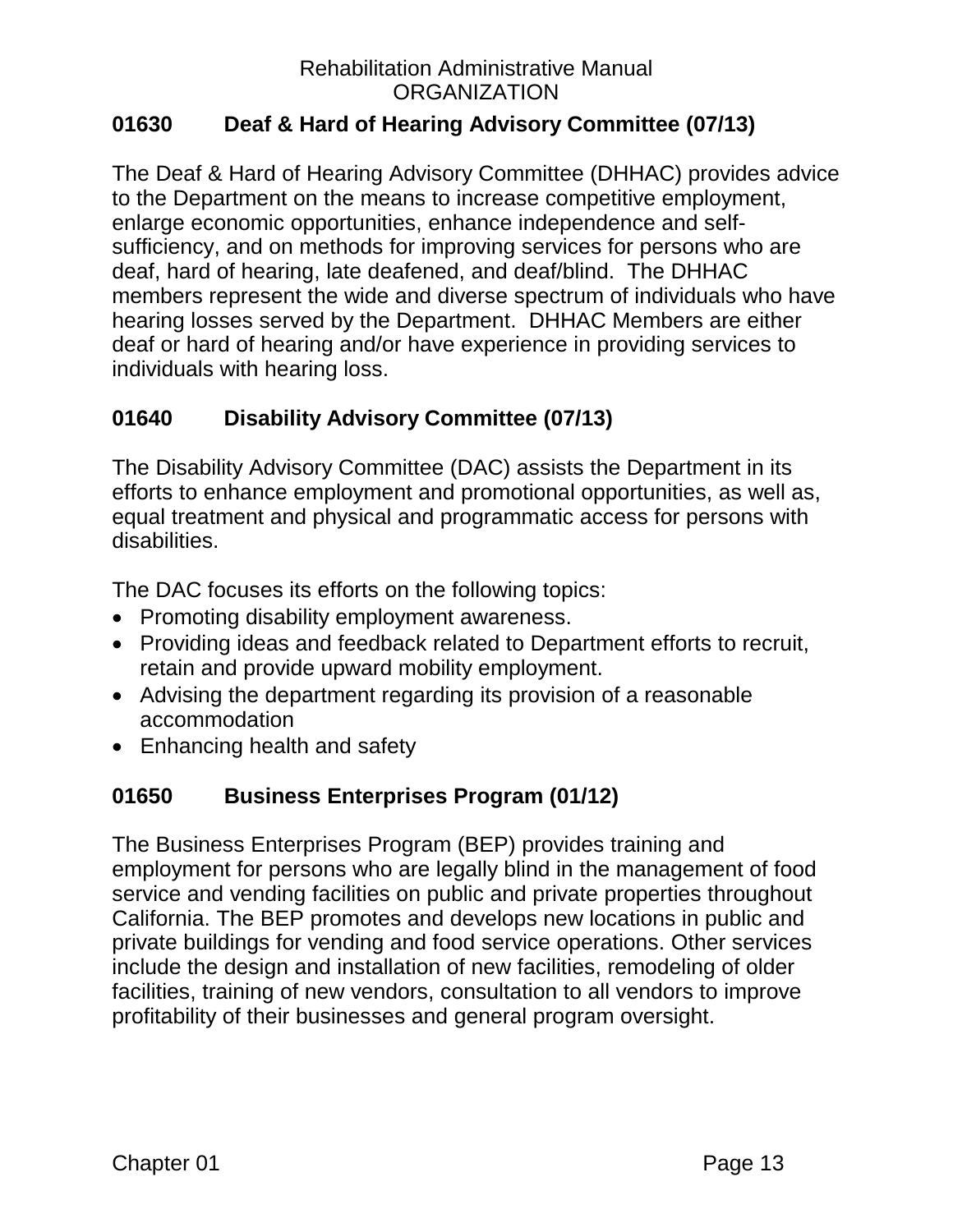## <span id="page-15-0"></span>**01660 Orientation Center for the Blind (01/12)**

Under the director of a Program Director, The Orientation Center for the Blind (OCB) assists adults adjusting to vision disabilities and newly blind individuals by immersion in a residential environment that is respectful, knowledgeable and empowering. Credentialed teachers and qualified rehabilitation professionals provide a full curriculum of classes and experiences individually tailored to assist each student to reach their full potential for self-sufficiency.

# <span id="page-15-1"></span>**01670 Blind Field Services (01/12)**

Blind Field Services was established in 2003, as a result of the passage of SB 105, and is a Section of the Specialized Services Division, which provides comprehensive services to people who are blind or visually impaired. . All services are provided by Rehabilitation Counselors for the Blind (RCB) who have specialized knowledge and skills in serving people with vision loss. The services assist people to achieve independence, equality and employment.

## <span id="page-15-2"></span>**01680 Deaf and Hard of Hearing Services (01/12)**

Deaf and Hard of Hearing Services Section (DHHS) provides technical consultation and assistance to Department district management, Rehabilitation Counselors for the Deaf and their supervisors, and other field staff statewide on service delivery to consumers who are deaf, hard of hearing, late deafened, and deaf-blind. DHHS recommends, develops, and implements policies related to vocational rehabilitation services to this population. DHHS staff participates in evaluation of consumer cases, assist individual counselors, as requested, in effective case management, and train Department staff in providing services to population. DHHS also coordinates the Deaf and Hard of Hearing Advisory Committee, which is comprised of various external subject mater experts from community, education and consumer groups to stay current on trends, issues and services to deaf and hard of hearing individuals. DHHS conducts evaluations of bilingual proficiency in American Sign Language for departmental and other state agency personnel.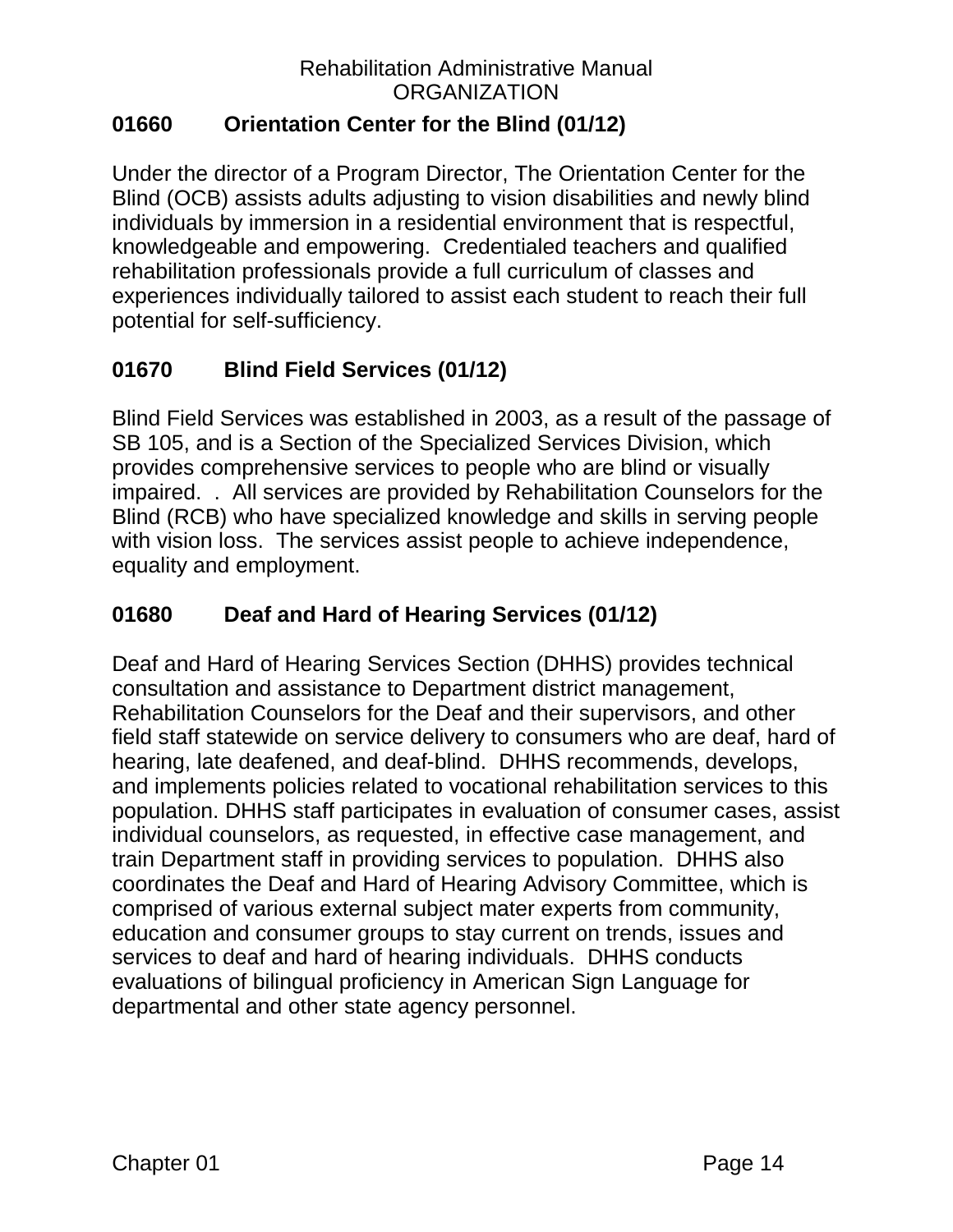#### <span id="page-16-0"></span>**01700 INDEPENDENT LIVING & COMMUNITY ACCESS DIVISION (01/12)**

The Independent Living & Community Access Division consists of a Deputy Director and includes: Independent Living & Assistive Technology, Disability Access Services, California Committee on Employment of People with Disabilities, Client Assistance Program and Traumatic Brain Injury Program. Independent Living & Community Access Division strives to increase the independence of persons with disabilities.

### <span id="page-16-1"></span>**01710 Independent Living & Assistive Technology Section (01/12)**

Independent Living and Assistive Technology section provides the Department with leadership, guidance and oversight of the California Assistive Technology and Independent Living programs. The Department is the lead agency coordinating the required California state leadership and California state level activities, advised by the Assistive Technology Advisory Committee (ATAC) representing consumers, parents and family members of individuals with disabilities, service providers, assessment and training professionals, and state Department representatives.

The primary mission of the California Assistive Technology Program is to improve the provision of AT to individuals with disabilities of all ages through comprehensive, statewide programs that are consumer responsive. The California AT Program makes AT devices and services more available and accessible to individuals with disabilities and their families.

To increase the independence of persons with disabilities, the Department of Rehabilitation grants funds to not-for-profit independent living centers (ILCs) statewide. This program is mandated by the Rehabilitation Act of 1973, as amended, and the Welfare and Institutions Code 19801-19806. Funding through the Department supports core services of: information and referral, independent living skills training, housing advocacy and referral, referral for attendant services, individual and systems advocacy, and peer counseling.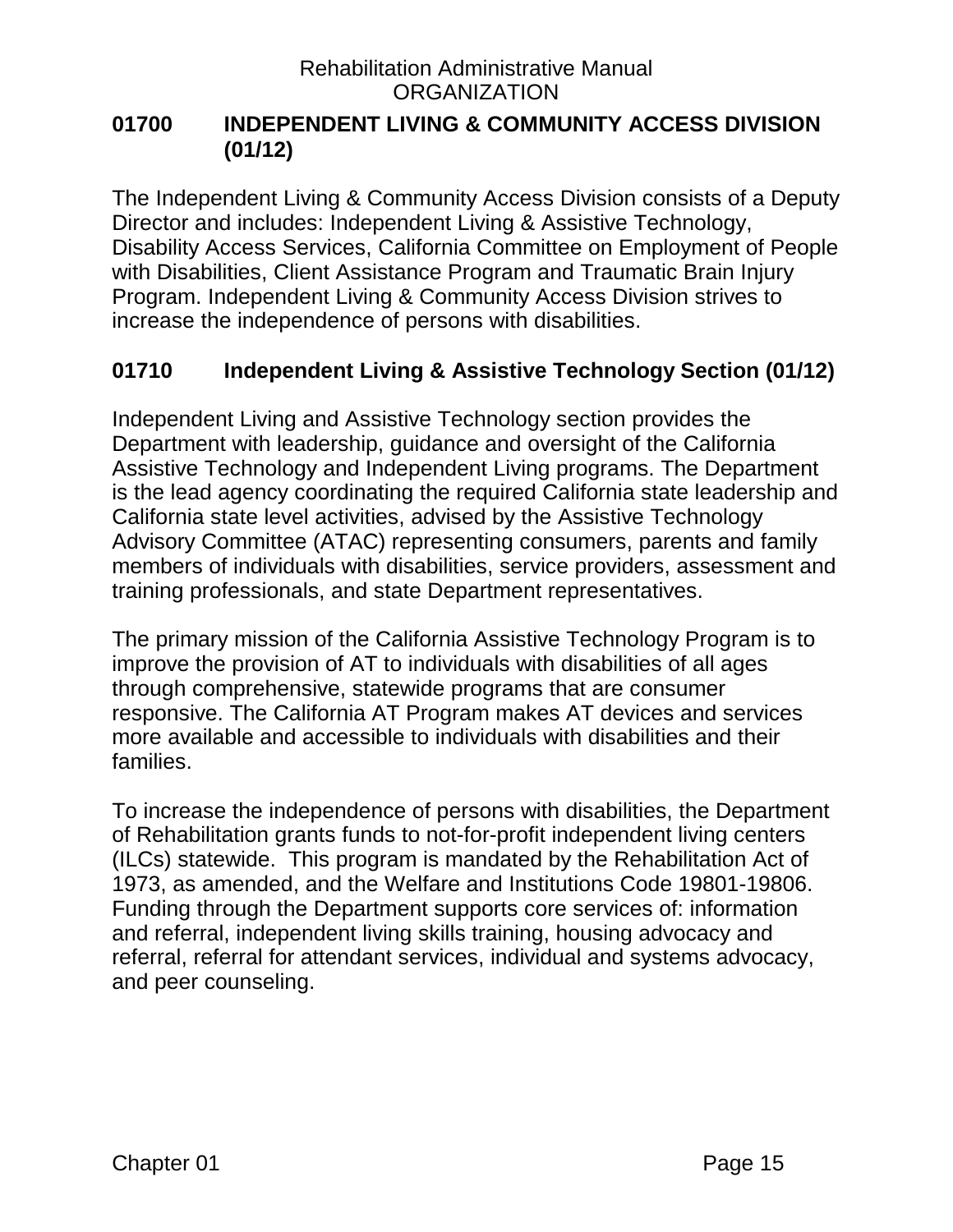## <span id="page-17-0"></span>**01720 Disability Access Services (01/12)**

Disability Access Services (DAS) provides public information, training and technical assistance for state and local government, consumers, employers, businesses and disability advocacy organizations on disability rights, reasonable accommodation, and program access. DAS provides physical access expertise for employers, businesses, architect design professionals and building officials. DAS analyzes the impact on California state and federal legislative and regulatory changes on disability rights, reasonable accommodation and program access, providing subject matter expertise and consultation with entities on policies and practices of statewide influence on disability, physical access and program access including digital/information technology.

## <span id="page-17-1"></span>**01730 California Committee on Employment of People with Disabilities (01/13)**

The California Committee on Employment of People with Disabilities (CCEPD) is established to advance the employment of all Californians with disabilities. The primary function of the committee is to consult with and advise the Secretary of the Labor and Workforce Development Agency and the Secretary of the California Health and Human Services Agency on all issues related to full inclusion of people with disabilities in the workforce, in order to:

- 1. Bring individuals with disabilities into gainful employment at a rate that is as close as possible to that of the general population.
- 2. Support the goals of equality of opportunity, full participation, independent living, and economic self-sufficiency for these individuals.
- 3. Ensure that state government is a model employer of individuals with disabilities.
- 4. Support state coordination with, and participation in, benefits planning training and information dissemination projects supported by private foundations and federal grants.

Committee membership includes people with disabilities, business leaders, service providers, state Department directors, and representatives of the workforce development system. Staff support for the CCEPD is provided by the Department of Rehabilitation and includes: coordination of meetings in accordance with the Bagley-Keene Open Meeting Act, research and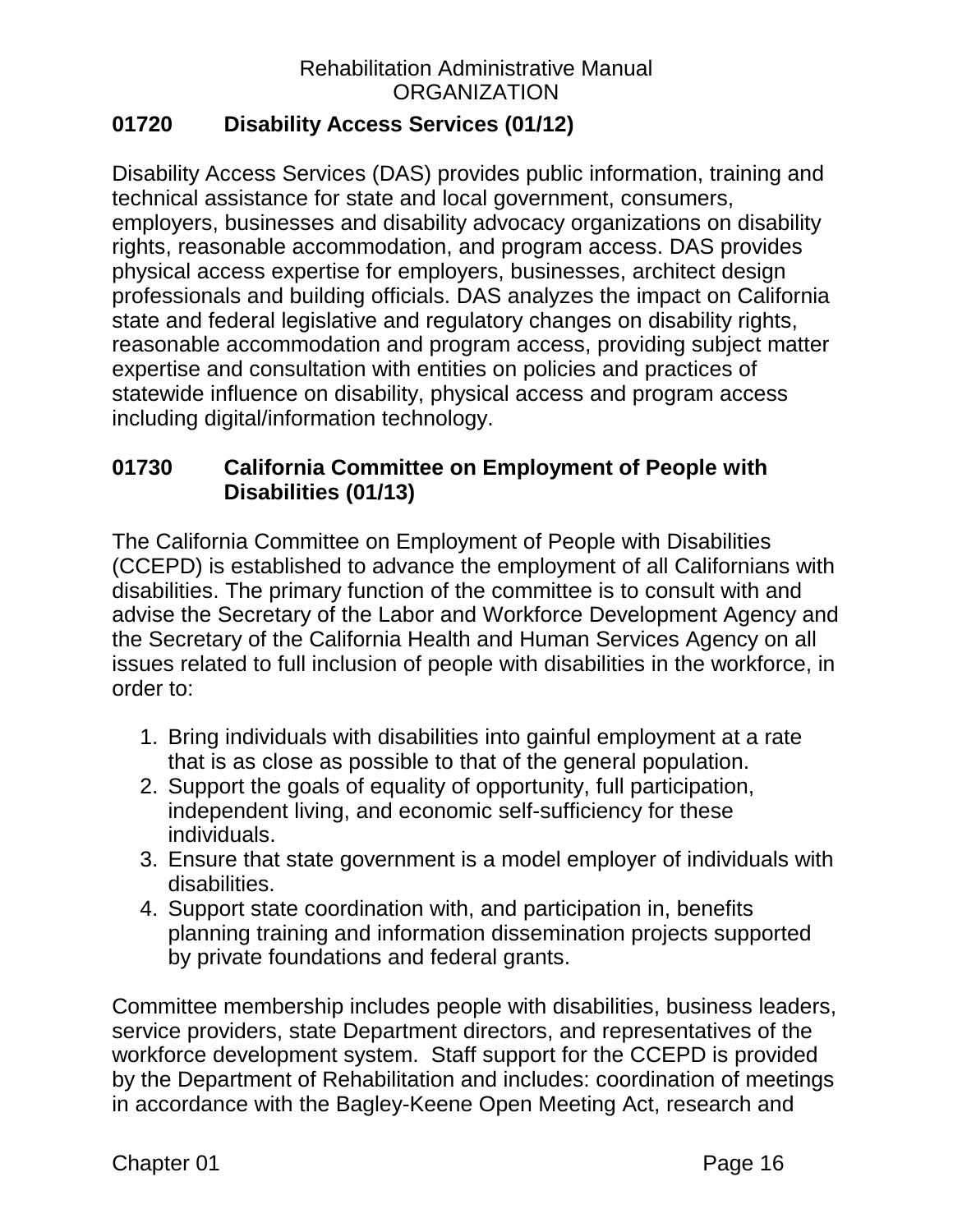analysis of policies related to employment of people with disabilities, and collaboration with other workgroups and committees in the state working on similar issues. The CCEPD is also charged with coordinating an annual event for youth with disabilities.

## <span id="page-18-0"></span>**01740 Client Assistance Program (01/12)**

The Client Assistance Program (CAP), as a result of the 1984 Rehabilitation Act Amendments, provides advocacy services to the clients of the Department, as well as applicants, and former clients for all projects, programs, and facilities funded under the Rehabilitation Act. CAP is administered by the Department with services provided by independent advocates who are under contract with not-for-profit community based organizations across the State. The availability of the CAP is identified in an information booklet provided to all clients and applicants of Rehabilitation Act funded services.

The purpose of CAP is to maximize accessibility to programs funded under the Rehabilitation Act. At times, clients may have problems working with the staff of the Department or the staff of other agencies who provide services funded by the Rehabilitation Act. Sometimes they may believe that their individual rights have been compromised or violated, or they may not understand or agree with the actions taken by staff regarding eligibility or services requested. To resolve such issues, the advocates may provide any combination of the following services: information about client rights and responsibilities; investigation of clients' complaints or disagreements; assistance in negotiating mutually acceptable solutions to disagreements; representation at administrative reviews and fair hearings; and post appeal reviews and assistance in filing legal actions when indicated.

## <span id="page-18-1"></span>**01750 Traumatic Brain Injury Program (01/12)**

The Traumatic Brain Injury program provides leadership and direction to promote employment, independence and equality for growing needs of Californians with TBI. The Department partners with the seven California TBI program service providers to support the TBI population. The program supports core services of community reintegration services; family and community education; service coordination services; vocational supportive/extended supported employment services; and supported living services.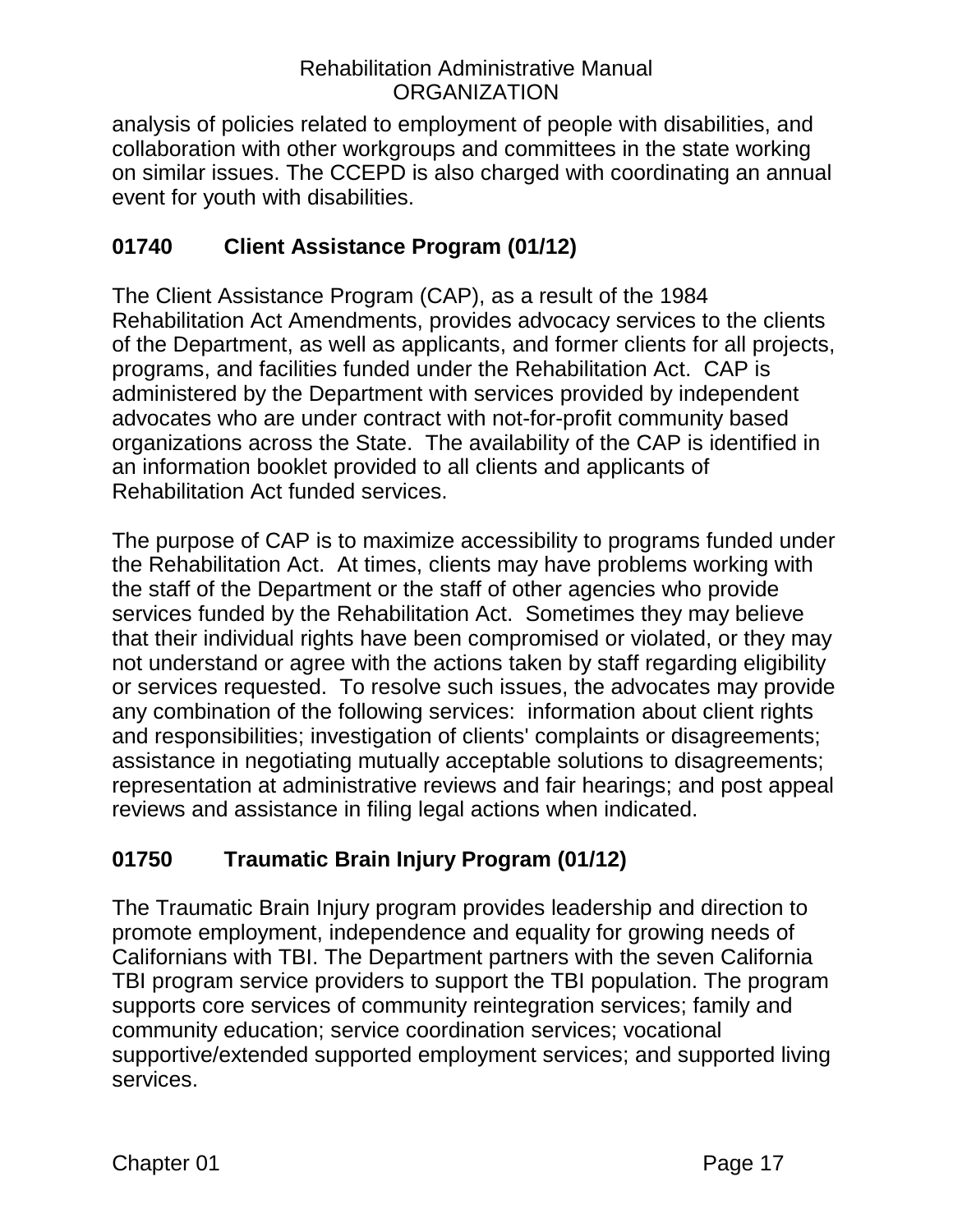#### <span id="page-19-0"></span>**01800 VOCATIONAL REHABILITATION EMPLOYMENT DIVISION (01/12)**

Vocational Rehabilitation Employment Division (VRED) under the direction of the Deputy Director is responsible for service delivery of the Federal Title I Vocational Rehabilitation Services Program in 13 districts including, Redwood Empire, Northern Sierra, San Joaquin Valley, Greater East Bay, San Francisco, San Jose, Santa Barbara, Inland Empire, San Diego, Van Nuys/Foothills, Greater LA, LA South Bay and Orange/San Gabriel. The services assist eligible individuals in achieving their employment goals by providing training, assistive technology, supported employment and job placement support. Field staff of Vocational Rehabilitation Employment Division conducts eligibility determinations for applicants for services and direct post-employment services for individuals who find jobs as a result of our services.

### <span id="page-19-1"></span>**01810 Customer Service Unit (01/13)**

Customer Service Unit (CSU) of the Vocational Rehabilitation Employment Division (VRED) provides essential leadership and support to the VRED in the following areas: Coordinate, investigate, and respond to the VRED related concerns and complaints by consumers, staff, and other stakeholders; Research and make recommendations related to consumer service delivery issues and best practices; Coordinate and lead projects to support the VRED and Department management; Coordinate and provide leadership related to technical support to ensure compliance with state and federal regulations, including Rehabilitation Services Administration standards and indicators.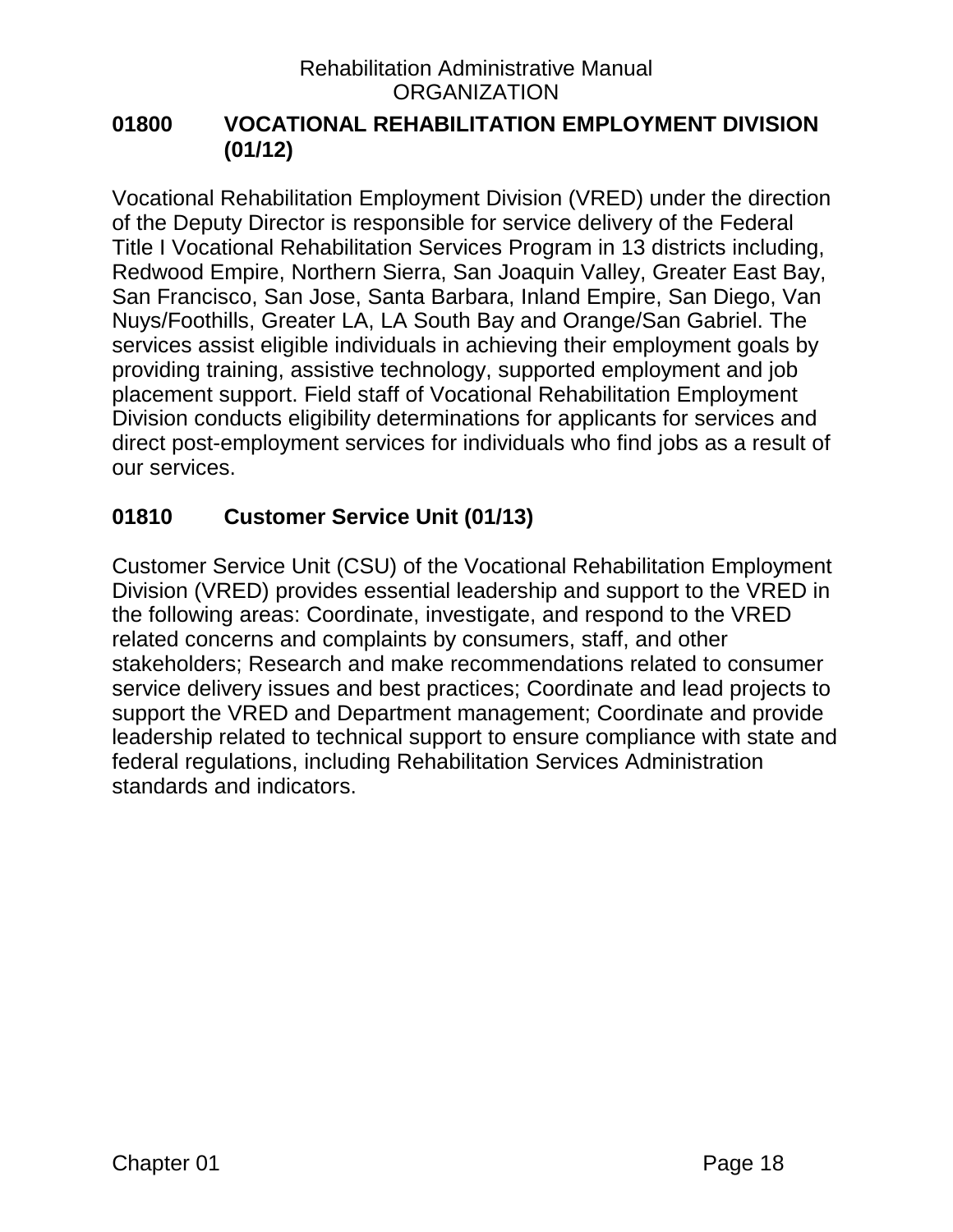#### <span id="page-20-0"></span>**01900 VOCATIONAL REHABILITATION POLICY AND RESOURCES DIVISION (01/12)**

Vocational Rehabilitation Policy and Resources Division (VRPRD) under the direction of the Deputy Director is responsible for the formulation, implementation, and evaluation of departmental programs, policies, and procedures for Vocational Rehabilitation Service Delivery. It consists of the Collaborative Services/Workforce Development and Social Security Programs Branch and the Community Programs Support and Development Branch.

#### <span id="page-20-1"></span>**01910 Collaborative Services/Workforce Development and Social Security Programs (01/12)**

The Collaborate Services/Workforce Development and Social Security program under the director of an Assistant Deputy Director is comprised of the following programs/sections: Cooperative Programs and Transition Services, Human Services Cooperative Program, Workforce Development and the Social Security program. The programs are responsible for the coordination of the Department's efforts with state and local education agencies, state and local mental health agencies and the Department of Developmental Services and Regional Centers, coordinating planning, policy, and procedures for delivery of transition services to students with disabilities, who are consumers of the Department, with the California Department of Education and the Chancellor's Office of the California Community Colleges. As well as coordination of Local Cooperative Programs, implementation and monitoring of the Workforce Investment Act, relations with public and private sector business relations, veteran's projects and the Youth Leadership form and coordinating the Department's social security administration program including the social security reimbursement program and the Ticket to Work Program.

### <span id="page-20-2"></span>01911 Cooperative Programs and Transition Services (01/12)

Cooperative Programs and Transition Services is responsible for coordination of the Department's efforts with state and local education agencies, state and local mental health agencies and the Department of Developmental Services and Regional Centers. On the state level, the Section coordinates planning, policy, and procedures for delivery of transition services to students with disabilities, who are consumers of the Department, with the California Department of Education, the California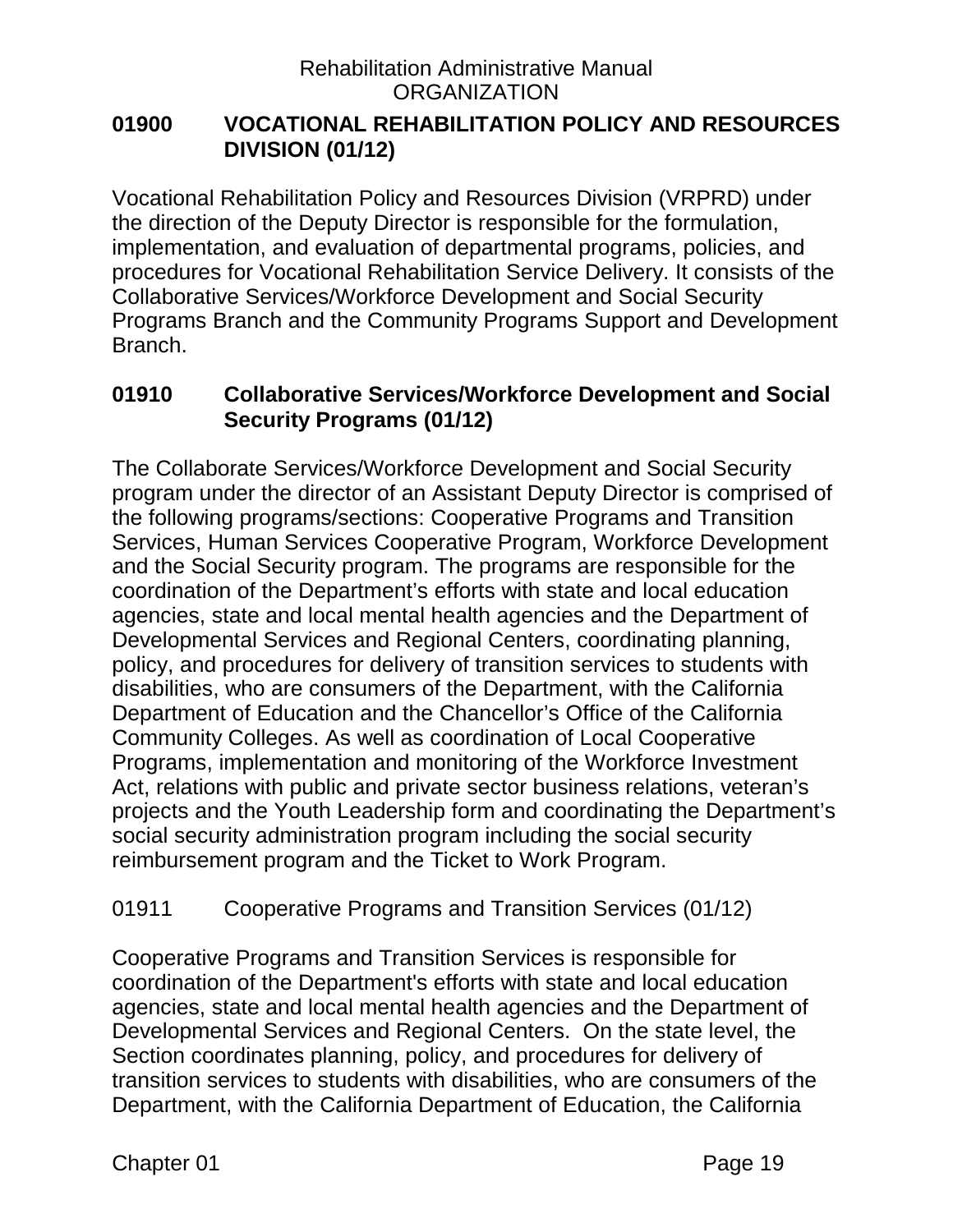Community Colleges Chancellor's Office, California State Universities, and the Regents of the University of California. The Section also provides statewide coordination of local cooperative programs with various agencies, including: mental health agencies, secondary education agencies, adult schools, Regional Occupational Centers and Programs, community colleges, State universities, and Universities of California, Regional Centers, and TBI service agencies and programs.

## <span id="page-21-0"></span>01913 Workforce Development (01/12)

The Workforce Development Section (WDS) develops and coordinates linkages with the business community in order to increase meaningful employment opportunities for individuals with disabilities. These linkages with public and private sector employers help to increase the awareness of the business community on the benefits of hiring individuals with disabilities. WDS works collaboratively with the business community to develop strategies to increase the quantity and quality of employment of individuals with disabilities. WDS also provides employment information, resource materials, technical assistance and training to Department field staff for the successful implementation of local employment strategies. WDS bridges the gap between the business community and the Department's consumer base through the development and distribution of labor market information, employment trends, internship opportunities and access and accommodation information.

### <span id="page-21-1"></span>01914 Social Security Program (01/12)

The Social Security Programs Section (SSPS) establishes working relationships and partnerships with other agencies to assist in the provision of Vocational Rehabilitation (VR) services to beneficiaries of Supplemental Security Income and/or Social Security Disability Insurance (SSI/SSDI). The SSPS is responsible for the overall administration of the Social Security Administration (SSA)/VR Cost Reimbursement Program which provides a significant source of program revenue to the Department. The Section is also a resource on Social Security Work Incentives, the Ticket To Work Program (TTW) and other available consumer benefits and services. These work incentive programs are intended to encourage beneficiaries to decrease dependence on SSI/SSDI benefits while at the same time increasing their own independence through opportunities to obtain meaningful employment without premature termination of needed health benefits. SSPS manages the daily operation of a toll-free line where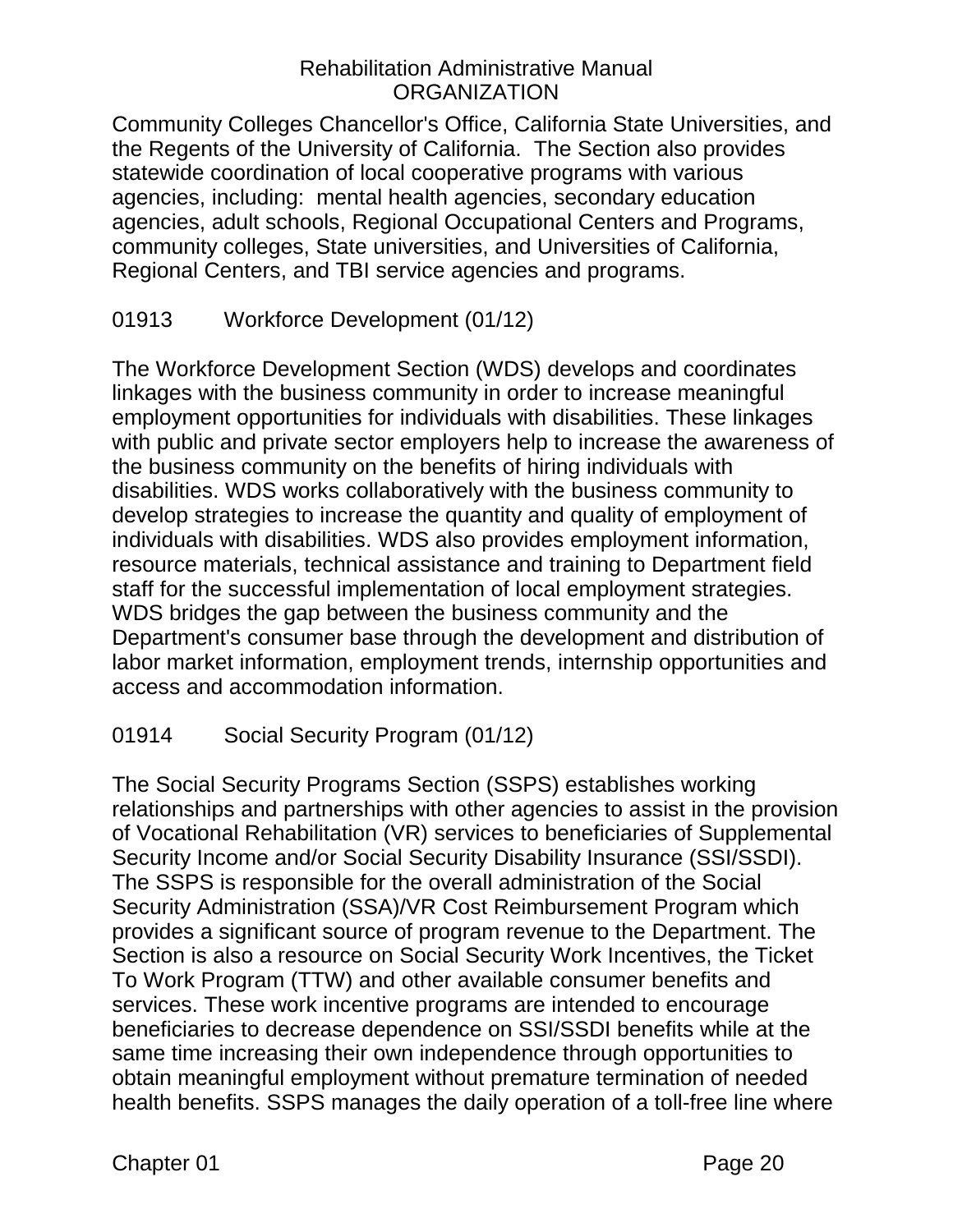staff responds to TTW inquiries from the public and refers potential Department SSI/SSDI applicants to appropriate Department field offices.

#### <span id="page-22-0"></span>**01920 Community Programs Support and Development Branch (01/12)**

The Community Programs Support and Development Branch under the direction of an Assistant Deputy Director is comprised of: Centralized Services, Medical Services, Community Resources Development and the Mobility Evaluation Program. The branch is responsible for technical consultation, certification and vendorization of community-based programs, administers grants to establish and improve community-based programs, drafts Department policies and procedures for VRED, coordinates internal and external audit and program review compliance issues and findings for VRED and provides multiple services to meet various mobility and transportation needs.

## <span id="page-22-1"></span>01921 Centralized Services Unit (01/12)

The Centralized Services Unit (CSU) provides staff support to the Deputy Directors and technical assistance to each district. Responsibilities of CSU include: Analysis and evaluation of issues, processes, and policies relating to the administration of the vocational rehabilitation program for Vocational Rehabilitation Employment Division (VRED) and Specialized Services Division (SSD) field staff; Development, review, and update of VR program guidance memorandums and Rehabilitation Administrative Manual (RAM) chapters, including RAM 30 - Record of Services documentation requirements, AWARE Reference Guide (ARG) and Frequently Asked Questions (FAQ's); Analysis of the impact of California state and federal legislative and regulatory changes on the Department's VR program operations; Support of work groups and special projects impacting VR operational goals and objectives requiring multi-divisional collaboration, such as AWARE configuration management and VR Modernization (VR Mod); Planning, development, and follow-up on the Department's State Plan and Strategic Plan objectives sent to the Rehabilitation Services Administration (RSA); statewide coordination of clerical and fiscal processes affecting the VR program; Contract administration for mediation, telephonic interpreting, and language translation.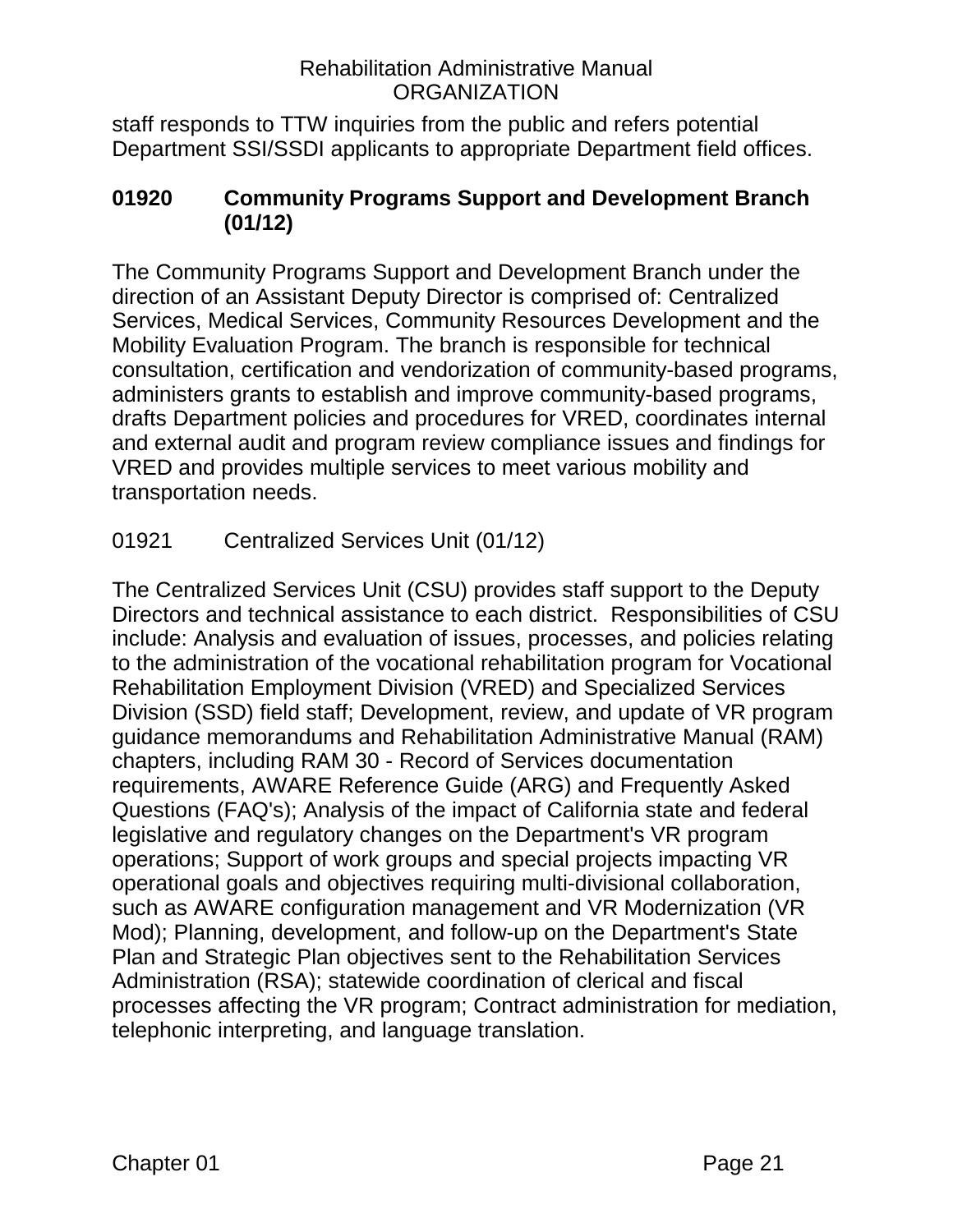#### <span id="page-23-0"></span>01922 Medical Services Unit (01/12)

The Medical Services Unit (MSU) is responsible for providing technical advice and assistance to field staff and management on policies related to the medical aspects of the vocational rehabilitation program. The MSU serves as liaison to statewide health care providers, and it oversees quality assurance in the delivery of medical services and commodities to the Department's consumers, including monitoring standards for services delivered and adherence to regulations, administrative procedures, and medical procedure codes and rates. The MSU develops and distributes information and resources regarding the delivery of medical and psychological services.

The Statewide Medical Coordinator in consultation with the Chief, Centralized Services and the Statewide Medical Consultants, is responsible for maintaining the effective delivery of medical services at the district level which is facilitated by providing training for field staff to ensure accurate authorizing and invoicing of medical services and in the medical aspects of disability and the vocational rehabilitation process.

### <span id="page-23-1"></span>01923 Community Resources Development Unit (01/12)

Community Resources Development (CRD) provides training and technical assistance to approximately three hundred (300) Community Rehabilitation Programs (CRP's) to ensure quality vocational rehabilitation services are available to the Department's applicants and consumers. CRD is responsible for the vendorization process--the approval process for new programs. CRD Specialists work closely with the District Administrator in each of the fourteen (14) districts to identify and fill service gaps by developing and/or expanding CRPs. CRD Specialists are also responsible for the ongoing certification of services provided by CRPs in accordance with service specifications and standards outlined in the Guidelines for Certification and Vendorization. For programs that are mandated to be accredited by the national Commission on Accreditation of Rehabilitation Facilities (CARF), CRD Specialists monitor compliance of those standards, which expand and enhance the Department's standards. If there are concerns or questions that arise about a vendor, the CRD Specialist works closely with the local District and CRP on evaluating and resolving those issues. CRD administers the Department's Establishment Projects. In partnership with CRP's, these Projects establish, improve or develop